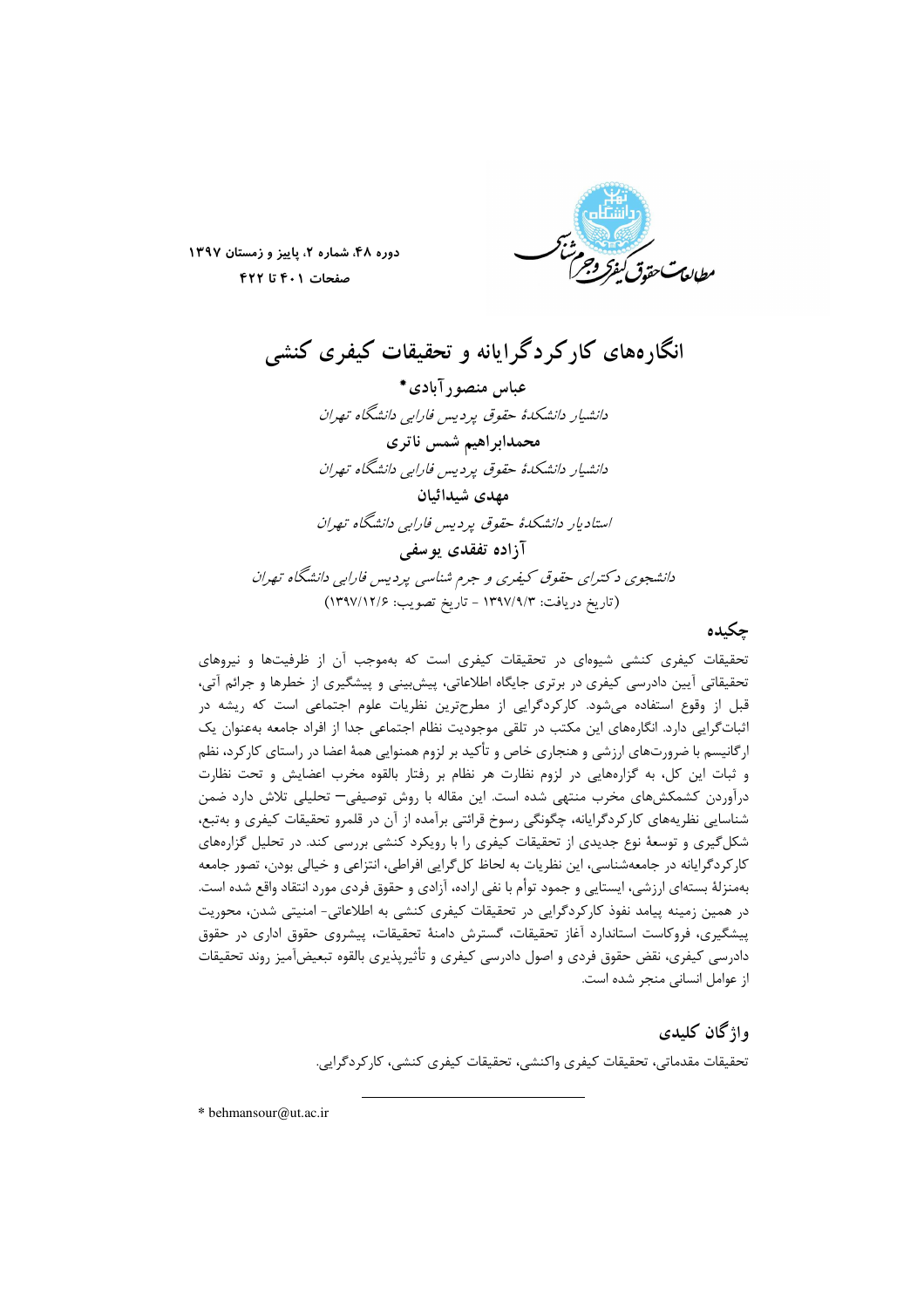-<br>۷- دوره ۴۸، شماره ۲، باییز و زمستان ۱۳۹۷

#### مقدمه`

 $f \cdot Y$ 

مرحلهٔ تحقیقات مقدماتی مهمترین مرحله در فرایند دادرسی کیفری است. زیربنای هر پرونده، با دلایل تحصیلی و گزارشهای مأموران در این مرحله گذاشته میشود. بهعلاوه، ضابطان و مأموران تحقیق، بالاترین سطح تماس را با شهروندان و حقوق و آزادیهای ایشان داشته و شیوهٔ عملکرد ایشان در انجام تحقیقات و جمعآوری دلایل، تأثیر بسزایی هم در تأمین امنیت مبتنیٖبر اعتماد و همکاری جامعهٔ مدنی و هم فرایند دادرسی منصفانهٔ کیفری دارد. تحقیقات مقدماتی کیفری بهطور سنتي همان گونه که در قانون و کتابهاي آيين دادرسي کيفري آمده، واکنشي به وقوع جرم است. مادهٔ ۹۰ قانون آیین دادرسی کیفری ۹۲ در تعریف تحقیقات مقدماتی مقرر میدارد: «تحقیقات مقدماتی، مجموعه اقدامات قانونی است که از سوی بازپرس یا دیگر مقامات قضایی، برای حفظ آثار و علائم و جمعآوري ادلهٔ وقوع جرم، شناسايي، يافتن و جلوگيري از فرار يا مخفي شدن متهم انجام میشود». از این دید، «تحقیقات واکنشی شیوههای سنتی ورود پلیس به تحقیقات برای کشف جرم و شناسایی مجرم هستند. جرم اتفاق می|فتد و سپس پلیس در پاسخ به جرم واکنش نشان میدهد. از گذشتههای دور تحقیقات پلیس بهطور معمول در جرائمی مانند قتل، سرقت، تجاوز و … واکنشی هستند» (Brandl, 2014: 6).

*طالعات حقوق كيفركو جرم شبح* 

تحقیقات مقدماتی در این مفهوم همه اقدامات تحقیقی پس از جرم چه در قالب تحقیقات ابتدایی ٔ را که ضابطان طبق مادهٔ ۴۳ قانون آیین دادرسی کیفری رأساً انجام میدهند و چه تحقیقات مقدماتی که به دستور مقام قضایی است، در برمی گیرد. تمام آنچه در بخش تحقیقات مقدماتی قانون اّیین دادرسی کیفری ما اَمده، مبتنیٖبر شروع تحقیقات پس از وقوع جرم است که تحقیقات مقدماتی را واکنشی پسینی نسبت به جرم قرار داده که با آستانه و معیار *شک یا سوءظن معقول* بر ارتکاب جرم، آغاز می شود. نکتهای که باید توجه داشت این است که تحقیقات ابتدایی مرحلهای از روند تحقیقات است که اطلاعات ضابطان موثق نیست و قرائن و امارات مربوط به وقوع جرم مورد تردید است. در این شرایط آنان باید پیش از اطلاع به دادستان، بدون داشتن حق تفتيش و بازرسي يا احضار و جلب اشخاص، تحقيقات لازم را بهعمل آورند و نتيجه را به دادستان گزارش دهند. ازاین و حق هیچگونه مداخله در حقوق و آزادیهای شهروندان مانند بازرسی،

2. Preliminary Investigation

۱. اگرچه از رویهٔ اداری و قضایی ایران در این زمینه اطلاعات قابل استنادی در دست نیست، اما بهعنوان یکی از موضوعهای مبتلا به جامعهٔ اروپایی دعاوی متعددی در دیوان اروپایی حقوق بشر مطرح شده است. اگرچه آرای این دیوان نیز در گذر زمان انسجام رویهٔ خود را در محافظت از حقوق مندرج در کنوانسیون اروپایی حقوق بشر را از داست داده و متأثر از دیدگاههای کارکردگرایانه در الزامات برقراری نظم و امنیت دولتهای عضو بهطور موردی دچار نوعی تشتت میباشد، لیکن تکنیکهای تحقیقات کیفری کنشی را خلاف مواد ۰٫۳ ۶ و ۸ کنوانسیون اروپایی در منع رفتارهای غیرانسانی و تحقیرآمیز، نقض اصول دادرسی منصفانه و حریم خصوصی دانسته است. برای نمونه، در پروندهٔ *لیبرتی علیه بریتانیا* (Liberty v United Kingdom)، پروندهٔ *خان علیه بریتانیا* Khan) v. the United Kingdom)، يودندهٔ ابويتگورز عليه هلند (Uitgevers B.V. v. The Netherlands)، يودندهٔ لورداجي عليه م*ولداوي (*Iordachi v Moldavian)، همچنين پروندهٔ *زابو عليه مجارستان (*Szabo v Hungary)، ديوان اروپايي حقوق بشر تخطی دولتهای طرف شکایت را از مادهٔ ۸ کنوانسیون تشخیص داد.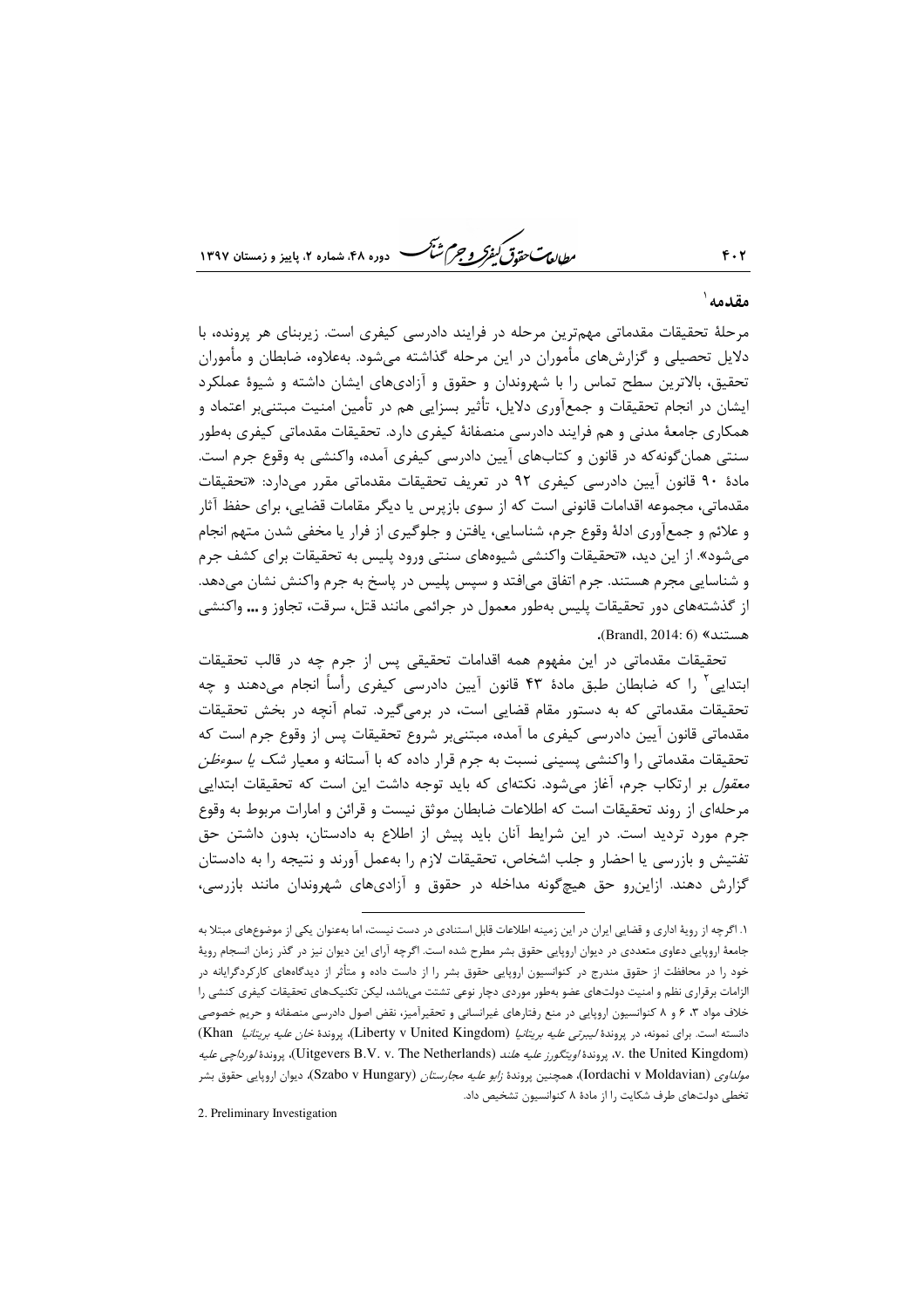تفتیش، شنود، رهگیری، بازداشت و… را ندارند. چنانچه اطلاعاتشان مؤید وقوع جرمی باشد، مطابق مادهٔ ۴۴ همین قانون، به محض اطلاع از وقوع جرم، در جرائم غیرمشهود مراتب را برای کسب تکلیف و اخذ دستورهای لازم به دادستان اعلام می کنند و دادستان نیز پس از بررسی لازم، دستور ادامهٔ تحقیقات را صادر یا تصمیم قضایی مناسب اتخاذ میکند. ضابطان دادگستری در انجام وظایفی که بهعنوان ضابط بر عهده دارند، بهویژه در تحقیقات ابتدایی، تحت نظارت و ریاست دادستان قرار می گیرند و دادستان تعلیمات لازم را به آنها می دهد (تدین، ۱۳۹۵: ۲۶۹).

در سالهای اخیر بحرانهای اقتصادی، اجتماعی، سیاسی توأم با پیشرفتهای تکنولوژیک و ارتباطات به سرعت جابهجایی انسان، کالا، سرمایه و دادههای اطلاعاتی منجر شده است. پس از انقلاب صنعتی و کارخانههایش، جهان با انقلاب اطلاعاتی و ارتباطاتی روبهروست. سرعت و بی ثباتی، به دو مؤلفهٔ بارز جوامع امروز تبدیل شده است. شکست دولتهای رفاه در تأمین معیارهای امنیت و توسعهٔ انسانی، کاهش نابرابریهای اجتماعی و اقتصادی، کنترل و کاهش جرم، صورتهای جدید بزهکاری که مرزهای دولتهای ملی را درنوردیده، چون شبکههای مجرمانهٔ فراملی تروریسم، قاچاق مواد مخدر، قاچاق انسان و اعضای بدن و… را ایجاد کرده است. افزایش نابرابريهاي اجتماعي در همهٔ سطوح، براي عدهاي با انقباض زمان و مکان، جهاني بي مرز و براي دیگران پر از حصار به ارمغان آورده است؛ آزادی و فرصت، همزمان با گسست، واگرایی و نابرابری ساختاری دنبالهدار توأمان شده است. در این وضعیت حقوق کیفری در مواجهه با عوارض نابرابریهای ساختاریافته با مشکلاتی از جمله محدودیتهای کارکردی در مواجهه با پیچیدگی و شدت خطرهای جرائم جدید روبهرو شده است. در این وضعیت متزلزل، اشتیاق به کنترل و حفظ ثبات نظم موجود به جستوجوی راهکارهایی در سیاست جنایی برای فائق آمدن بر چالش جرم و بی نظمی رو به افزایش و کارامد ساختن ابزارهای کنترلی منجر شده است. در این زمینه حقوق کیفری هرچه بیشتر و بیشتر از اصول و ارزشهای انسان باور برآمده از عصر روشنگری فاصله میگیرد و نگاهش به جرم و مجرم متحول شده است. از جمله تدابیری که در جستوجوی افزایش کارایی و اثربخشی حقوق کیفری به کار گرفته شده و در حال توسعه است، تحقیقات کیفری کنشی است.

تحقیقات کیفری کنشی یدیدهای نسبتاً جدید در شیوههای تحقیقات کیفری است که بهموجب آن دولتها از ظرفیتهای تحقیقاتیشان برای بهدست آوردن جایگاه اطلاعاتی قوی و توانایی پیش بینی خطرهای آینده و پیشگیری از جرائم در عرصهٔ نظام عدالت کیفری استفاده میکنند. زمانی که اصطلاح کنشی انتخاب میشود، تمرکز بر لحظهٔ آغاز اقدامات تحقیقی (قبل از وقوع جرم بهجای بعد از آن) است. این شکل تحقیقات کنشی، اطلاعاتمحور و دستاویزی است که در پرتو آن دولتها مدعی پیشگیری از جرم میشوند، ولی بعید نیست که مقامات ذی ربط از این اطلاعات بهعنوان دلیل در فرایند کیفری نیز استفاده کنند. با این ویژگی، همزمان مرزهای بین اقدامات تحقیقاتی نهادهای اطلاعاتی و نهادهای اجرای قانون کاهش یافته یا حتی از بین رفته

1. Proactive criminal investigation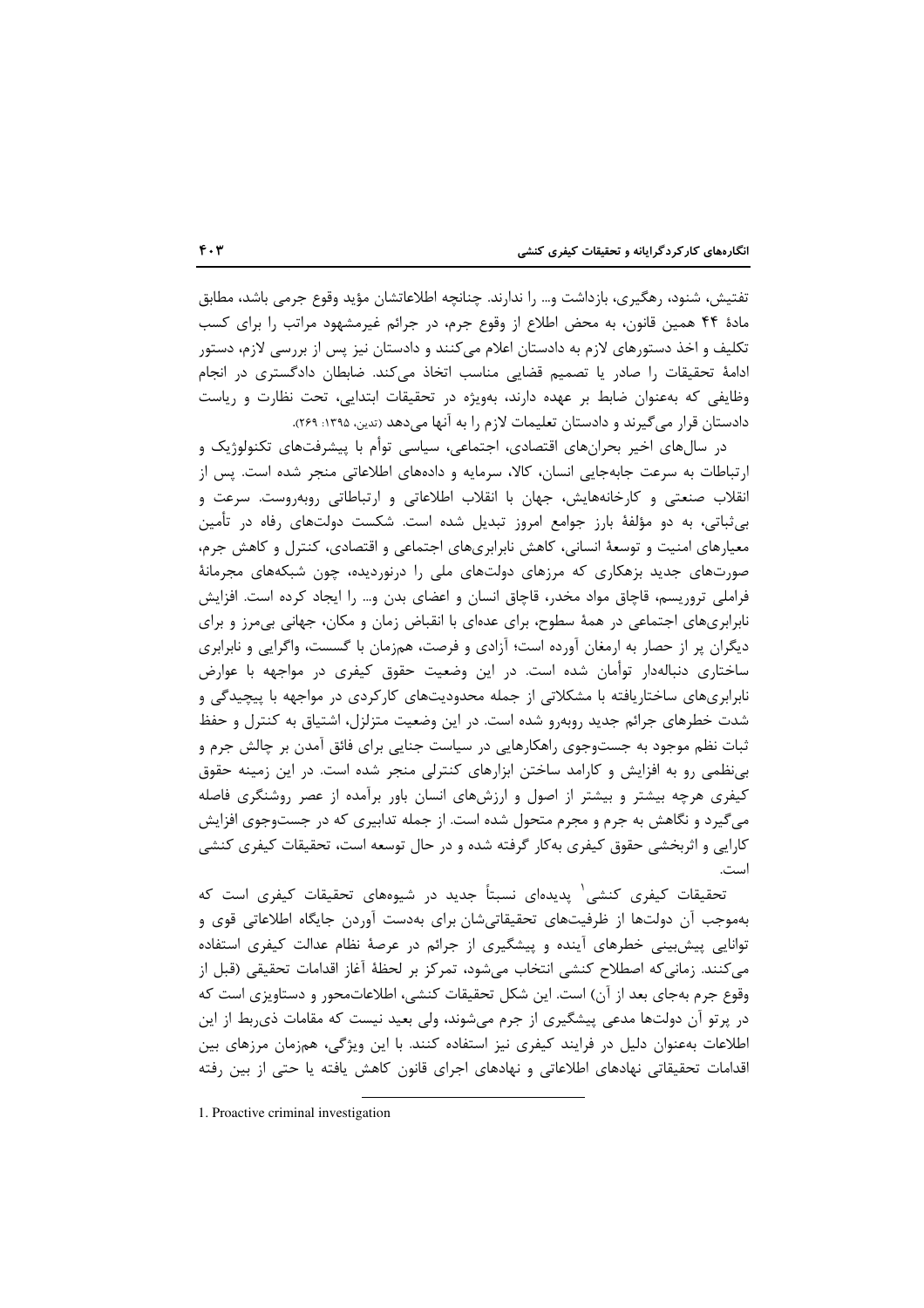مطالعات حقدق كنفركه وجرم شيحسه -<br>7 - دوره ۴۸، شماره ۲، بابیز و زمستان ۱۳۹۷

است. در این زمینه کارکردهای تحقیقات کیفری سنتی (در جمعآوری دلیل) و عملکرد تحقیقات اطلاعاتی (در جمعآوری اطلاعات دربارهٔ تهدیدهای امنیت ملی با هدف پیشگیری) ادغام شدهاند (Hirsch Ballin, 2012: 4)

کارکردگرایی از جمله نظریههای مهم در جامعهشناسی و علوم اجتماعی است که بهطور گستردهای برنامهریزیهای اجتماعی را تحت تأثیر قرار داده است، از جمله، خاستگاه مهم نظری برای تدابیر و سیاستهای کنترل مدار از جمله تحقیقات کیفری کنشی بهشمار می آید. اما موجه بودن تحقیقات کیفری واکنشی بر پایهٔ این نظریه محل تردید است، زیرا فراگیر شدن این شیوه در فعالیتهای اجتماعی موجب نادیده گرفتن بسیاری از اصول و قواعد مربوط به حوزههای عمومی و خصوصی ٰ میشود و جایگاه حقوق کیفری را تنزل میدهد. ازاین٫و، لازم است تحقیقات کیفری کنشی را در پیوند با نظریهٔ یادشده بسنجیم. در این زمینه، این پژوهش در پی راستیآزمایی این نظریه در توجیه تحقیقات کیفری کنشی بوده و در مقام پاسخ گفتن به این پرسشهاست: ۱. منظور از نظریههای کارکردگرایانه چیست؟ ۲. اندیشههای کارکردگرایانه چه تأثیری بر تحقیقات کیفری دارند؟ پاسخ به این پرسشها که فرضیههای این پژوهش بهشمار میآیند، از این قرارند: ۱. کارکردگرایی مکتبی است که برای هر نهاد و جزء جامعه، کارکرد و نقش آفرینی ویژهای در برقراری نظم اجتماع متصور است؛ ۲. از دید کارکردگرایی، اینگونه تحقیقات کارکرد پلیس را در مبارزه با جرم، مجرم و برقراری نظم اجتماعی افزایش میدهند و بر همین اساس، این گونه تحقیقات توجیهپذیرند. در تبیین فرضیههای یادشده، مطالب در دو بند ساماندهی می شوند؛ در بند نخست، ضمن تعریف، ویژگیها و نقدهای مکتب کارکردگرایی، و در بخش دوم، تأثیر آن بر شکل گیری شاخهٔ جدید کنشی در تحقیقات کیفری و پیامدهای این رویکرد بررسی و تحلیل مے شود.

## ۱. شناسایی نظر بههای کار کردگرایانه

کارکردگرایی ٔ از عمده نظریات در علوم اجتماعی است که تا اوایل دههٔ ۱۹۶۰ در جامعهشناسی سيطرۂ بلامنازعي داشته است. اگوست كنت<sup>٢</sup>، هربرت اسينسر <sup>٢</sup>، اميل دور كيم<sup>۵</sup> و تالكوت يارسونز ً،

۱. مقصود از حوزهٔ خصوصی، قلمروی از کنشها و روابط شخصی است که تصمیم5یری و ادارهٔ آن به خود شخص مربوط میشود و بنابر اصل، کسی را حق مداخله در آن نیست. مراد از حوزهٔ عمومی نیز قلمروی جدا از دولت است که شهروندان در آن با یکدیگر به گفتوگو و گفتمان عقلانی انتقادی دربارهٔ «خیررمشترک» میپردازند. حمایت نظاممند حقوق کیفری از حوزهٔ خصوصی و حوزهٔ عمومی جدا از دولت از کارکردهای اصلی حقوق کیفری وفادار به آزادی است. هر انگارهای از حقوق کیفری که حمایت‱های لازم را از حوزههای عمومی و خصوصی دریغ بورزد، نسبتی با آزادی همچون ارزش نخواهد داشت. چنین نظام کیفری را باید در طیف نظامهای کیفری اقتدار گرا قرار داد (نوبهار، ۱۳۸۷: ۱).

<sup>2.</sup> Functionalism

<sup>3.</sup> Auguste Comte (1798-1857)

<sup>4.</sup> Herbert Spencer (1820-1903)

<sup>5.</sup> Emile Durkheim (1858-1917)

<sup>6.</sup> Talcott Parsons (1902-1979)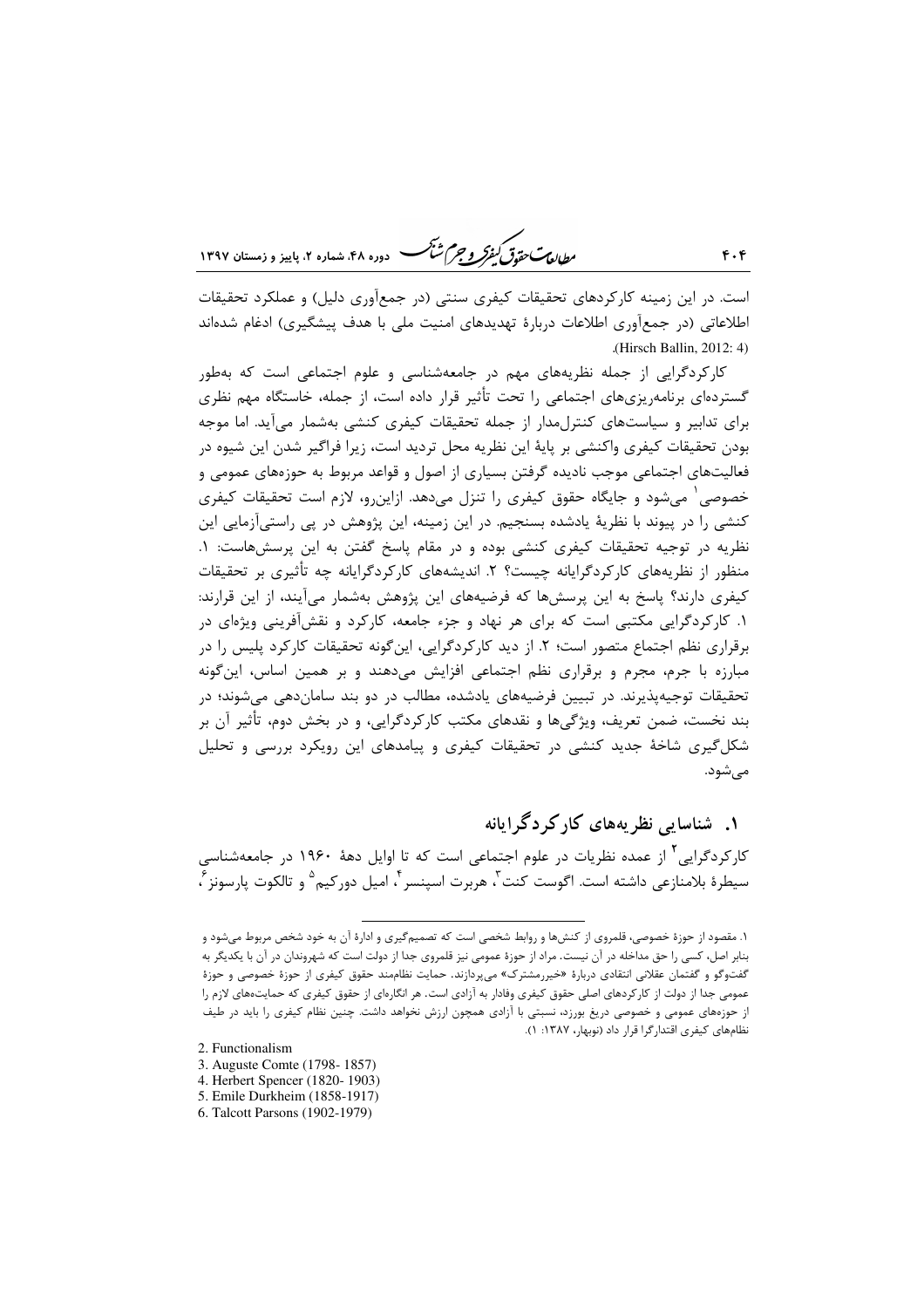جامعهشناسان برجستهای هستند که در شکلگیری و توسعهٔ این نظریه تأثیر داشتهاند. معنای کارکرد در منطق کارکردگرایی، اثر یا پیامدی است که یک پدیده در ثبات، بقا و انسجام نظام اجتماعی دارد. این معنا از دو معنای ریاضی و زیستی مشتق شده و حاوی مفاهیم کل، جزء و رابطه در قلمرو مكتب اثباتي است (فصيحي، ١٣٨٩: ١١٢، ريتزر، ١٣٨٢: ١٣١). كنت، با استفاده از واژهٔ اثبات گرايي معتقد است که تمام معارف و علوم بشری بهتدریج رشد کرده و کامل شدهاند و به نقطهٔ اوج خودشان يعني اثبات\$رايي رسيدهاند. وي بهمنظور تبيين جامعه از روشهاي علوم طبيعي استفاده کرد. از نظر وی علوم انسانی هم باید دقیقاً و عیناً کاری را بکند که علوم طبیعی کردهاند (تنهایی، ۱۳۷۹: ۱۰۸ و ۱۰۹). ریشههای اجتماعی و تاریخی مؤثر در شکل گیری کارکردگرایی را میتوان رشد فرهنگ پیامدگرایی/فایدهگرایی مبتنی,ر مکاتب اصالت سود و اصالت جمع دانست. گیدنز در تعریف کارکردگرایی مینویسد: «دیدگاهی نظری است بر پایهٔ این اندیشه که رویدادهای اجتماعی را میتوان به بهترین وجه برحسب کارکردهایی که انجام میدهند -یعنی کمکی که به دوام و بقای جامعه می کنند- تبیین کرد» (گیدنز، ۱۳۸۷: ۸۰۰). آنچه در این نظریه اهمیت دارد، توجه به نظم و ثبات در جامعه است که بیشتر نظریهپردازان کارکردگرایی بدان توجه داشتهاند «سکیدمور، ۱۳۸۵: ۱۶۶). برای درک بهتر مضامین این نظریه مرتبط با تحقیقات کیفری، با وجود تنوع نظریاتی که طی زمان بازسازی نیز شدهاند، مختصری از دیدگاههای دورکیم و پارسونز، به نمونه از دو نسل کارکردگرایان و تحلیل انتقادی این اندیشهها در جامعهشناسی در بندهای آتی ذکر می شود.

## ۱. ۱. دیدگاه دورکیم

دورکیم جامعهشناس شهیر، اولین فردی است که در بررسی یک پدیده علاوهبر روابط علی به کارکرد آن نیز توجه کرده است. یکی از دغدغههای اصلی امیل دورکیم این بود که چه چیزی جوامع را یکپارچه نگهمیدارد. او در بیان اندیشههای خود نقش حیاتی حقوق در حفظ و تعالی همبستگی اجتماعی را خاطرنشان میشود (وکس، ۱۳۸۹: ۹۴). ازاین,رو، دورکیم را پایهگذار کارکردگرایی جدید مینامند. او با دادن تقدم تحلیلی به کل و فرض اینکه اجزا، نتایجی برای حالات بهنجار دارند و بنابراین نیازهای نظام را برآورده میسازند و اینکه تمام نظامها دارای هدفاند و کل، دلیل وجودی اجزا میباشد (توسلی، ۱۳۸۶: ۲۰۴)، معتقد بود که واقعیات اجتماعی، آن دسته از شیوههای عمل، تفکر و احساس اند که در سراسر جامعهٔ معین عمومیت دارند و می توانند بر اعضای خود نوعی اجبار بیرونی اعمال کنند. افراد در جهانی از واقعیات اجتماعی که پیش از آنها وجود داشته، بهدنیا میآیند و در بسیاری موارد، این واقعیتها مدتها پس از مرگ ایشان به بقای خود ادامه میدهند. واقعیاتی مثل دستور زبان واژگان یک زبان، نظام پولی، شبکهٔ رامها هم از این خصوصیات برخور دارند (لوپز، ۱۳۸۵: ۲۹).

این واقعیات، کلی، عینی یا بیرونی و پایدارند. واقعیات اجتماعی بیرونی افراد را به طرق مختلف مجبور و ملزم میکنند. این واقعیات میتوانند تواناییهای افراد را برای عمل به شیوهٔ خاص محدود کنند؛ فرصتهای جدیدی برای آنها خلق کنند یا در میان کسانی که بنا به شیوهٔ جامعه خودشان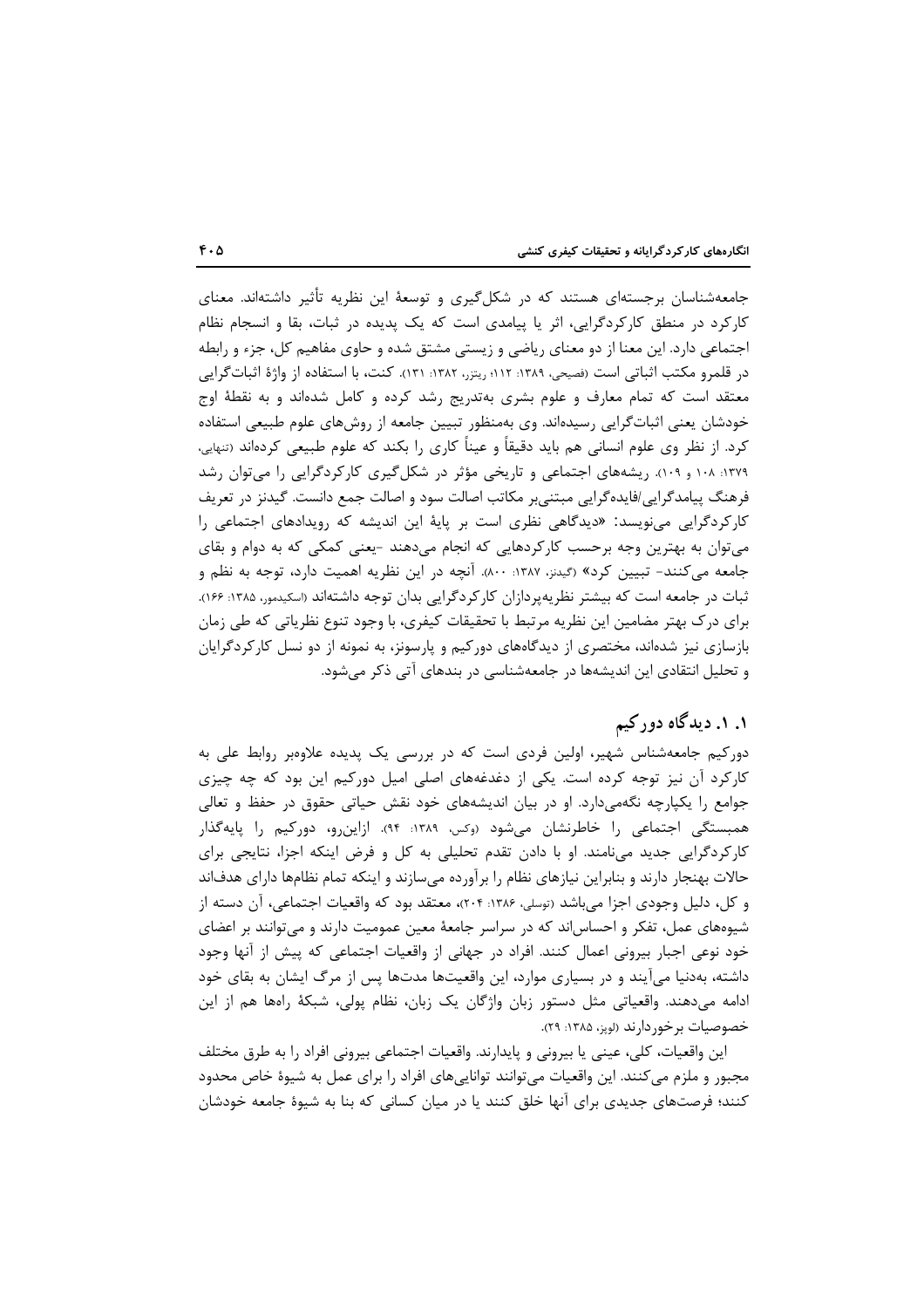ر<br>مط*ال*ی تحقی*ق گفتر و جرم شنگ* دوده ۴۸، شعاره ۲، مامیز و زمستان ۱۳۹۷

کاملاً اجتماعی شدهاند، احساس تکلیف و تعهد بهوجود آورند. درست همانطورکه شبکهٔ راهها، افرادی را که میخواهند با وسیلهٔ نقلیهٔ خود به این سو و آن سو بروند، محدود و هدایت می کند (لويز، ۱۳۸۵: ۲۹).

بر این مبنا کارکردگرایی، ارزشها و هنجارهای حاکم را نظامی خارج از انسان می بیند که باید از آنها پیروی شود. به فردگرایی، استقلال انسان و امور مادی بدبین است. ازاینرو، بهمنظور رهایی از محدودیتهای فردی، نظامی را طرح میریزد که نیروی انسجامدهنده و تعادلبخش آن هرگز از میان نمی٫ود. جامعه ٫ا چون ا٫گانیسم یا انداموا٫مای ترسیم می٬کند که هر عضو د٫ جایگاه خود وظيفهاي را در بقا و پيشرفت كل ايفا مي كند و غايت آن انجام اين وظيفه است.

در این رویکرد انسان خرد، مقهور وجود عظیم ساختهای اجتماعی فرا خود است و هر سازی که نوای فردیت و استقلال شخصی و خودفرمانی در تفکر و رفتار بنوازد، ناکوک است و همان گونه که هر ار گانیسم زنده عضو معیوب و عناصر ناکارامد را در راستای بقا از خود دفع می کند، باید حذف شود. از این منظر خواست فرد مهم نیست، بلکه همنوایی و ایثار در راستای وظیفهٔ اجتماعي¦ش مهم است.

به نظر دورکیم هر جامعهای براساس مجموعهای از ارزشهای مشترک و هنجارهای مسلط سازماندهی شده است. یک رفتار اجتماعی به این دلیل که جامعه را جریحهدار ساخته و احساسات جمعی را آزرده میکند، رفتار انحرافی محسوب میشود و مجازاتها بهعلت آن است که فشار احساسات جمعی را در حد لازم خود نگهدارد و جراحاتی را که به احساسات جمعی وارد آمده، درمان کند «احمدی، ۱۳۸۴: ۴۶». در این نگرش هنجارها نمودهای عملی و تفصیلی ارزشها و اهداف مبتنی بر آن و کجروی و رفتار نقضکنندهٔ آن هنجارهاست؛ پس آسیبی است که در بستر تعادل موجود ميان اجزاى نظام اجتماعي ايجاد مي شود و ثبات آن را به خطر مي اندازد (احمدي، ١٣٨٤: ٤٠). دورکیم همیشه به حقوق کیفری بهعنوان ابزاری در برقراری و حفاظت از وفاق و انسجام اجتماعی توحه داشته است.

## ۲. ۱. دیدگاه یارسونز

تالکوت پارسونز، یکی دیگر از مهمترین نظریهپردازان متأخری است که به تکامل نظریهٔ کارکردگرایی، کمک کرده است. پارسونز و دانشجویانش ٔ را اغلب کارکردباوران هنجاری نامیدهاند، زیرا آنان ساخت نهادی را حاصل هنجارهای مشترک قلمداد میکردند و خود این هنجارها هم

 $F.5$ 

۱. تعریف کجروی به این دلیل که مفهومی سیال، فرهنگی، نسبی، آماج پیش،اوریها و فراگیر است، مشکل می باشد. کجروی دارای کارکردهایی است، کارکردهای منفی: ۱. از بین بردن تمایل به همنوایی، ۲. ایجاد سردرگمی دربارهٔ ارزشها و هنجارها، ۳. ایجاد تغيير در جهت منابع و امكانات، ۴. سلب اعتماد عمومي و ۵. از هم گسيختن نظم اجتماعي. كاركردهاي مثبت: ۱. واضح كردن هنجارها، ۲. تقویت انسجام گروهی، ۳. تشخیص مشکلات، ۴. تغییر جهت دادن به نارضایتیها و ۵. زمینهسازی تغییرات اجتماعی. ن.ک: سلیمی و داوری، ۱۳۸۶: ۱۴۲-۱۳۹.

۲. رابرت مرتون، برنارد باربر، کینگزلی دیویس و ماریون لوی.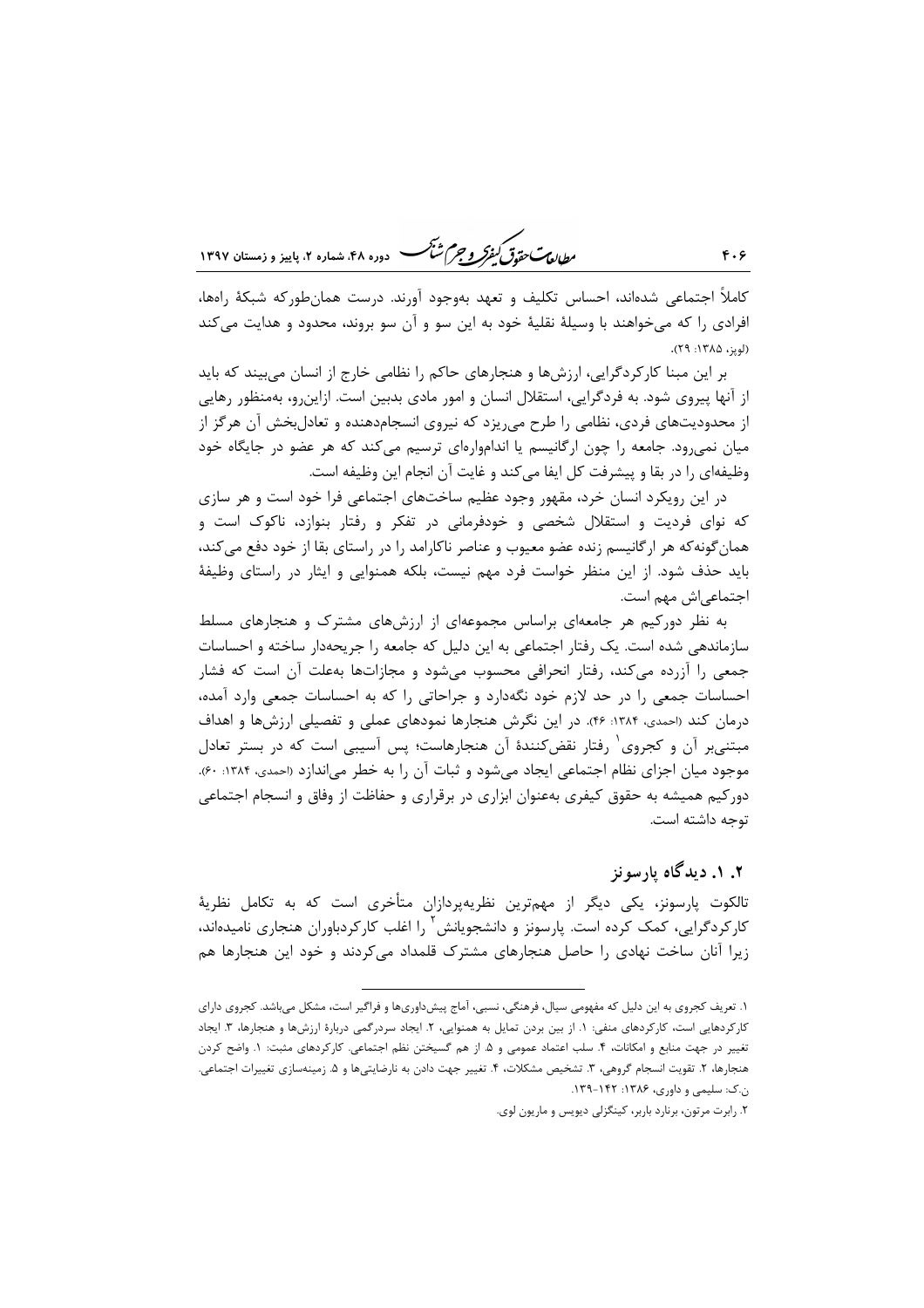مبتنی پر نوعی وفاق ارزشی در نظر گرفته می شد. این مسئله بی تردید درست است که آنان بیش|زحد بر وفاق هنجاری ارزشی تأکید میکردند و نقشی را که ستیزها و نزاعها در زمینهٔ ارزشهای اجتماعی ایفا می کردند، به کمترین حد آن تقلیل می دادند (لوپز، ۱۳۸۵: ۳۸).

از دید دورکیم و پارسونز جامعه چون بدن انسان از قسمتهای مختلف که هر یک وظایف خاصی دارند (مانند مغز، قلب و غیره) تشکیل شده که هر کدام از آنها به حفظ و ادامهٔ زندگی ارگانیک کمک می کند. این قسمتها هماهنگ با یکدیگر کار می کنند؛ اگر چنین نباشد، حیات ارگانیسم به خطر می|فتد. به نظر دورکیم و پارسونز جامعه نیز همین گونه است (گیدنز، ۱۳۸۷: ۷۶۶). ازاینرو پارسونز در تعبیری مشابه با دورکیم، کجروی را پدیدهای ناشی از فقدان سازماندهی معرفی میکند و مدعی میشود که این وضعیت امکان همبستگی کامل همهٔ اجزای یک نظام را با حرکت کلی فراگیر آن از بین می برد؛ و برخی از این اجزا را بهنوعی همبستگی ناقص با نظم اجتماعی تضعیفشدهٔ موجود وادار میسازد. افزون ر این، هنگام بررسی تبیین او دربارهٔ کجروی، آشکار خواهد شد که رفتارهای افراد را محصول القائات فرهنگی جامعه و آموزشهای جامعهپذیری و همزمان، ناشی از گزینشهای فردی و تحلیلهای شخص از آن آموختههای فرهنگی میداند (سلیمی و داوري، ۱۳۸۶: ۶۰). او مفاهيمي چون محرک، اقناع، اجبار و اضطراب را بهعنوان اشکالي از همنوايي و ادغام اجتماعی اجباری طرح می کند (احمدی، ۱۳۸۴: ۵۴).

كاركردگرايان با رويكرد وفاق اجتماعي به تبيين پديدهٔ انحراف اجتماعي پرداخته و به حفظ وضع موجود باور دارند و جامعه را نظامی متشکل از اجزای سازگار با یکدیگر و در حال نظم و تعادل میدانند. در این رویکرد انحرافات اجتماعی در راستای برهم خوردن نظم و تعادل اجتماعی بهعنوان تهدیدی برای ثبات و دوام نظام اجتماعی مورد توجه قرار گرفته و بر حسب نظم اجتماعی تبیین می شود (احمدی، ۱۳۸۴: ۵۴). وجود ارزشها و هنجارهایی بیرونی و ثابت برای حفظ ثبات در جوامع ضروری تلقی شده و توجیهگر وضعیت موجود و پیش گیرنده از بی نظمی محسوب می شوند. با در نظر گرفتن مجموعهای از هنجارهای جهانشمول برای هر جامعه، فرض اولیهٔ کارکردگرایی این است که حتی در صورت احتیاج جوامع به اصلاح، ابعاد بسیار مهم و تغییرناپذیری وجود دارند که پذیرش آنها از سوی افراد الزامی است. تأکید بر ثبات یکپارچگی و تکنیکهای حفظ نظم عمومی-اجتماعی و نگهداشت الگوهای موجود بیش از رشد، تحول و شکوفایی جامعه است. همانطورکه مثل افلاطون، ابدی و تغییرناپذیر است؛ در کارکردگرایی مفهوم ضرورتهای کارکردی به ضرورتهای ثبات اجتماعی و نه ضرورتهای تحول تأکید دارند. انسان خوب در کارکردگرایی، باید تحت تأثیر نیروهای برتر از خودش قرار داشته و از آنها انباشته شده باشد. در غیر این صورت، موجودي بي نظم، پر از اغتشاش يا درون تهي تلقى مي شود. كار كردگرايان، نظم اجتماعي را بهمثابهٔ ارزش اخلاقی تلقی میکنند و در تلاشاند تا نظم اجتماعی را حفظ و برای آن پشتوانهٔ ارزشی پیدا کنند. بهجای توجه به مسئلهٔ آزادی، برابری یا خوشبختی انسان، به برقراری نظم از طریق همنوایی با ارزش های اجتماعی توجه دارند (فصیحی، ۱۳۸۹: ۱۱۹).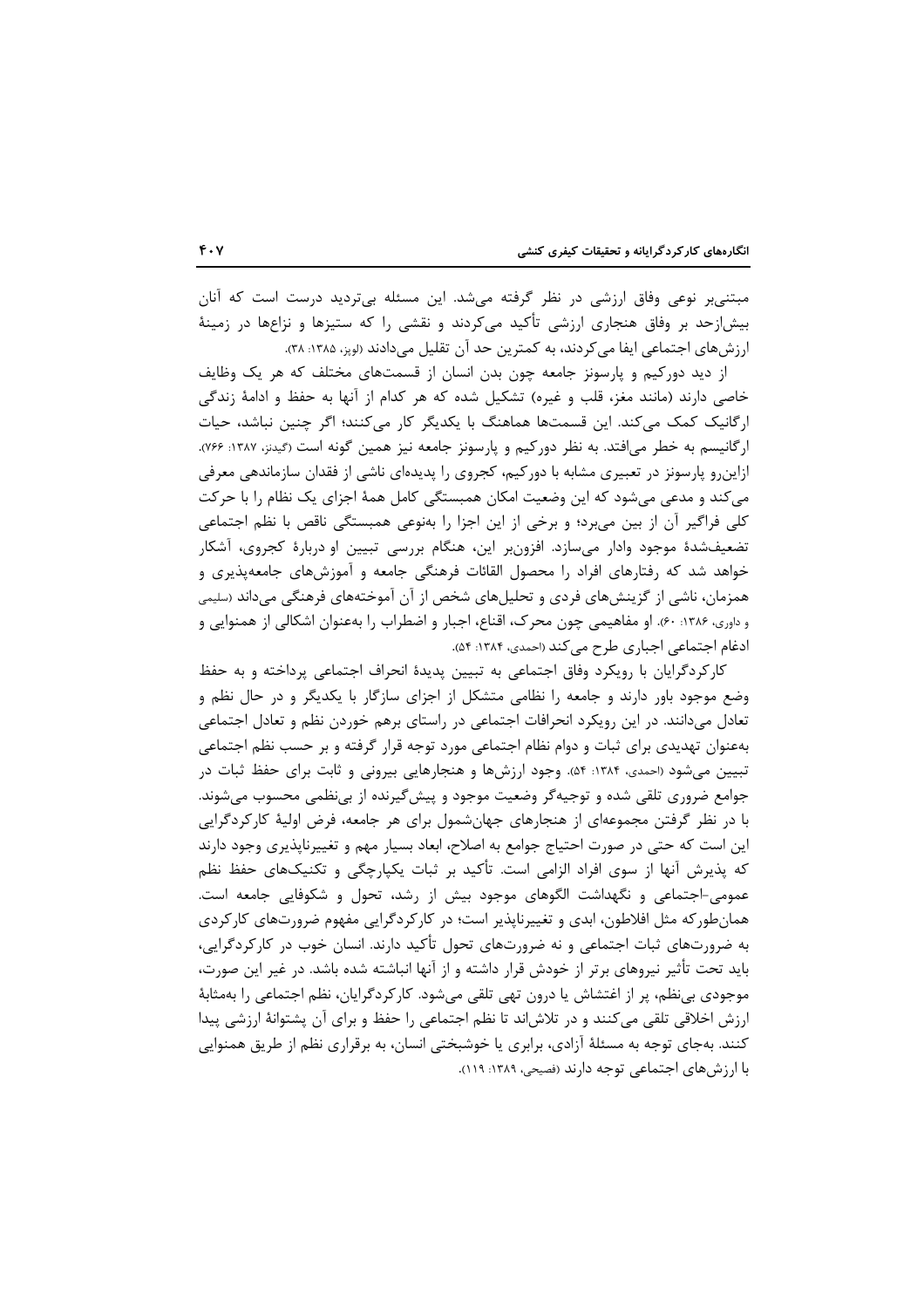ر<br>مطالعات متوق کیفر و جرم شنگ دوده ۴۸، شعاده ۲، باییز و زمستان ۱۳۹۷

۰. ۱. تحلیل اندیشههای کار کردگرایانه

مطابق اَنچه گفتیم کارکردگرایی یک دیدگاه تقلیل گراست که پندارهای تعمیمناپذیری نسبت به کارکرد ارزشها و هنجارهای حاکم نظام اجتماعی برای همهٔ اعضای آن دارد. تصور خیالی آن از وجود و هويت نظام اجتماع فراي اعضاي تشكيل‹هندهٔ آن بهعنوان يک ارگانيسم زنده که ارزشها و هنجارهای حاکم برای کارکرد آن ضروریاند و غایت وجودی هر عضو حرکت در جهت تداوم و بقای کل است و تأکید و وسواس بیمارگونهٔ آن بر وفاق اجتماعی و یکپارچگی حتی با اعمال خشونت و ادغام اجباری بدون توجه به واقعیتهای اجتماعی دیگر چون تضاد و ستیز در بستر اجتماع به روششناسی اجتماعی آن چهرهای ایدئولوژیک و غیرعلمی داده است. ازاینرو مهمترین ايرادات چنين ديدگاهي را مي توان چنين شمرد:

### ١. ١. ٣. انتزاعي بودن

کارکردگرایان در بررسی یک پدیده علاوهبر روابط علی به کارکرد آن هم توجه میکنند. اگرچه این امر در گفتمان خود فرصتی برای محققان فراهم میکند تا «آسانسور انتزاعی» را به بالا و پایین ببرند و این نظریه را بر شرایط فعلی تطبیق سازند. با این حال این دیدگاه بهدلیل تقلیل گرایی و بی توجهی به فراگردهای اجتماعی و واقعیت تضادهای ارزشی و هنجاری موجود، مورد انتقاد زیادی قرار گرفته است. بهطور مثال، *میکائیل راسک مدسن*، جامعهشناس بینالمللی به چرخشی بودن استدلال های کارکردگرایی و انتزاعی بودن شدید آن، بهطوری که قادر به ادارهٔ دقیق موارد تجربی نیست، اشاره کرده است (395-394.3913.394). به واقع کارکردگرایی نظریهای خیالی است که می تواند ابزار نظری مناسبی در تحلیل مسائل کلیدی برای برپایی و توجیه جنایات علیه بشریت فراهم مي كند (8 :Aksenova, 2016). درحالي كه مقدمات آن مبتني, پيشفرضهاي تخيلي و وهمي است، نتایجی که بر آن مبانی گرفته میشود نیز واقعی و قابل اتکا نیست. تمام نظامهای توتالیتر چون آلمان نازی بەنوعی متأثر از این دیدگاه هستند.

### ۱. ۱. ۲. ۱. تصور جامعه بهمنزلهٔ بستهای ارزشی

تصور جامعه بهمنزلهٔ بستهای ارزشی از مهمترین ایرادات وارد بر کارکردگرایی بهویژه در قرائت دورکیمی آن است. تصور جامعه بهعنوان یک کل که همگان بر سر محدودهای از ارزشها اتفاق نظر دارند، ایراد بزرگی است که در حقوق کیفری نیز انعکاس یافته و از جمله در آیین داردسی کیفری نیز با طرح و بهکارگیری تحقیقات کیفری کنشی چهره نموده است. اساساً همین که ما هدف مجازات را اصلاح تصور میکنیم، در تصویر ذهنی ما جامعه یک بستهٔ ارزشی است و فردی که از جریان آن منحرف شده است، یعنی مجرم را باید از طریق مجازات دوباره به بستهٔ ارزشی بازگرداند؛ درحالي كه ممكن است بزهكار يا طبقاتي از اجتماع اصولاً اين نظام ارزشي طبقهٔ حاكم داراي قدرت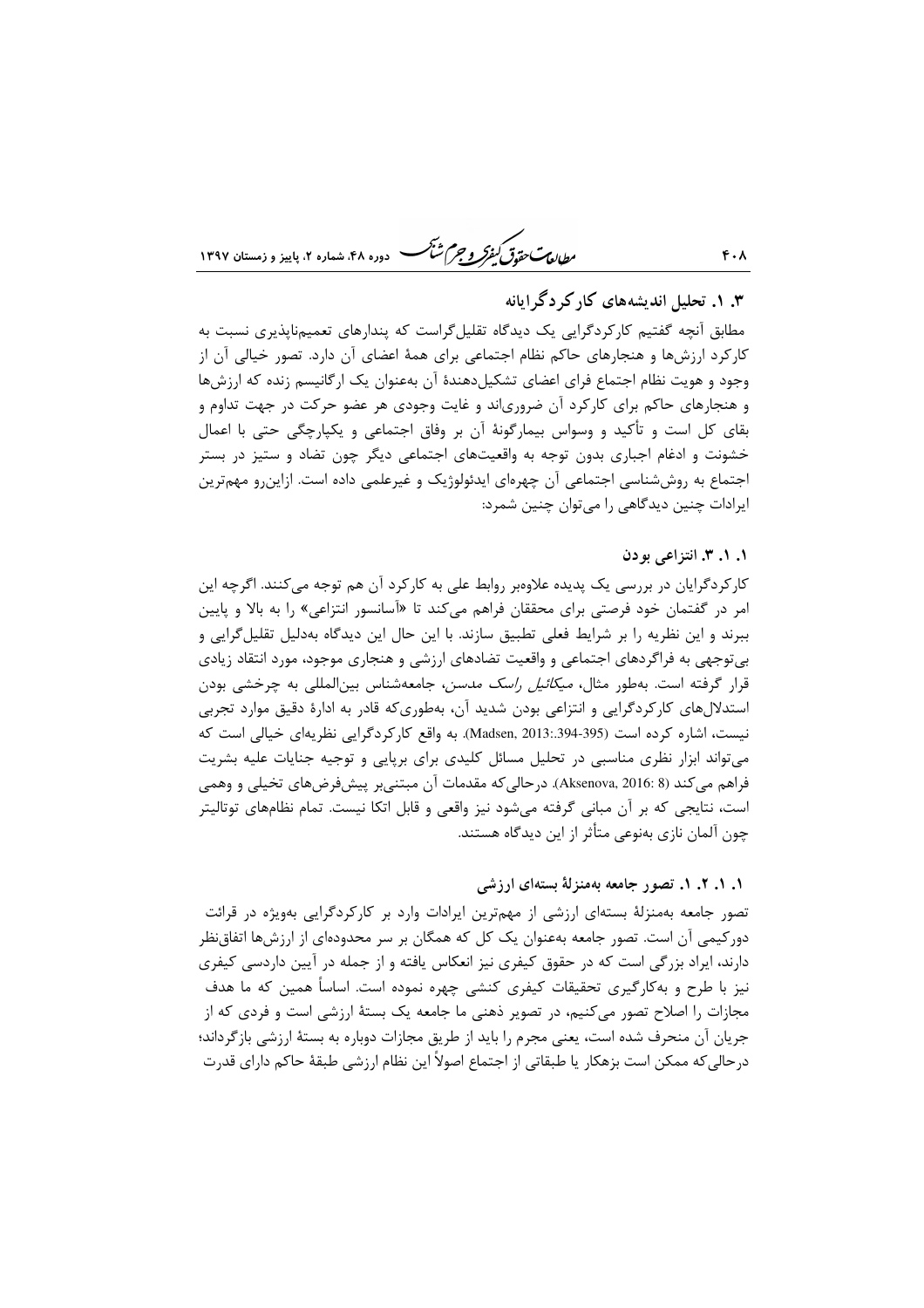را نپذیرند. در واقع کارکردگرایی، بهجای درنظرداشت تکثر ارزشی موجود، وحدت ارزشی خیالی را معیار سیاستهای پیشنهادی و اتخاذی خود قرار میدهد.

### ۲. ۳. ۱. کل گرایی افراطی

تصور هویت نظام موجود، ورای اعضای تشکیل دهندهٔ آن و تسری ارزشها و هنجارهای حاکم به همهٔ اعضا و الزام همنوایی ایشان با آن، به کلگرایی افراطی منجر میشود که افراد و حقوق و آزادیهایشان در مسلخ بقای این «ما» فرضی قربانی میشوند. برداشت ناقص و موهوم از روابط واقعی جامعه، کنشهای اجتماعی و برایند نیروهای در ستیز بستر اجتماع موجب تأکید بر حفظ یکیارچگی و وفاق جمعی فراتر از خواست افراد جامعه و تصور انسان بهعنوان موجودی کامل، بینقص، فداکار و ایثارگر در راستای بقای نظم موجود میگردد که کژروی او تحمل نمیشود و از طریق ابزارهای گوناگون باید از بین برود و با ارزشهای مطلوب نظام اجتماع همنوا شود.

یکی از نویسندگان بر این باور است که اگرچه اندیشهٔ کارکردگرایانه از بعضی لحاظ معتبر است و بر تقدم نهادهای اجتماعی بر وجود افراد دلالت دارد و نیز حاکی از این است که نهادهای مزبور رفتار ما را معین و محدود میسازند، لیکن تصور اینکه جامعه خارج از ماست، همان گونه که جهان فیزیکی خارج از ما وجود دارد، آشکارا خطاست. دیوار جهان فیزیکی همچنان وجود خواهد داشت، خواه انسانهای زنده باشند یا نباشند، درصورتی که گفتن چنین چیزی در مورد جامعه آشکارا بی معنا خواهد بود، درحالی که جامعه خارج از هر فرد بهتنهایی است، بنا به تعریف نمی تواند خارج از همهٔ افراد باشد (گیدنز، ۱۳۸۷: ۷۶۵).

### ۴. ۳. ۱. عدم پویایی

کارکردگرایی با پیشفرض گفتهشده و تأکیدش بر ثبات و بقای نظام موجود، دیدگاهی صلب و ايستاست. تغيير و تحول را جز در محدودة ساختها يا نظام موجود برنمي تابد. ضديت با تحولات بنیادین و فراگردهای اجتماعی در زیر پوست کارکردگرایی، مروج نوعی نظام کاستی و سلسلهمراتبی است که جای هر عضو و وظیفهٔ آن مشخص است و هر عضو باید راضی به تقدیر خود بهعنوان سر و دست یا پای این اندامواره باشد و وظیفهٔ خود را در جهت بقای آن انجام دهد. در این رويكرد حركت عمودي فيءابين لايهها و طبقات اجتماعي بعيد مي شود و افراد بايد به نظام تقسيم کاری اجباری تن دهند. این جمود عملاً پایهای اخلاقی و قانونی برای سلطه گری قدرتها بر امور و زندگی شهروندان می،شود. از این منظر می،توان تدابیر و تأسیساتی چون تحقیقات کیفری کنشی را در حذف زودهنگام و پیشگیرانهٔ هر گونه انحراف و کژروی از ساختهای موجود فهم کرد.

### ۵. ۳. ۱. نفي آزادي و حقوق فردي

در این رویکرد انسان خُرد مقهور وجود عظیم ساختهای اجتماعی فرا خود بوده و حقوق و آزادیهای فردی مبنای سنجش نیست. جبرانگاری و کارکردگرایی با هم عجین شدهاند. از همین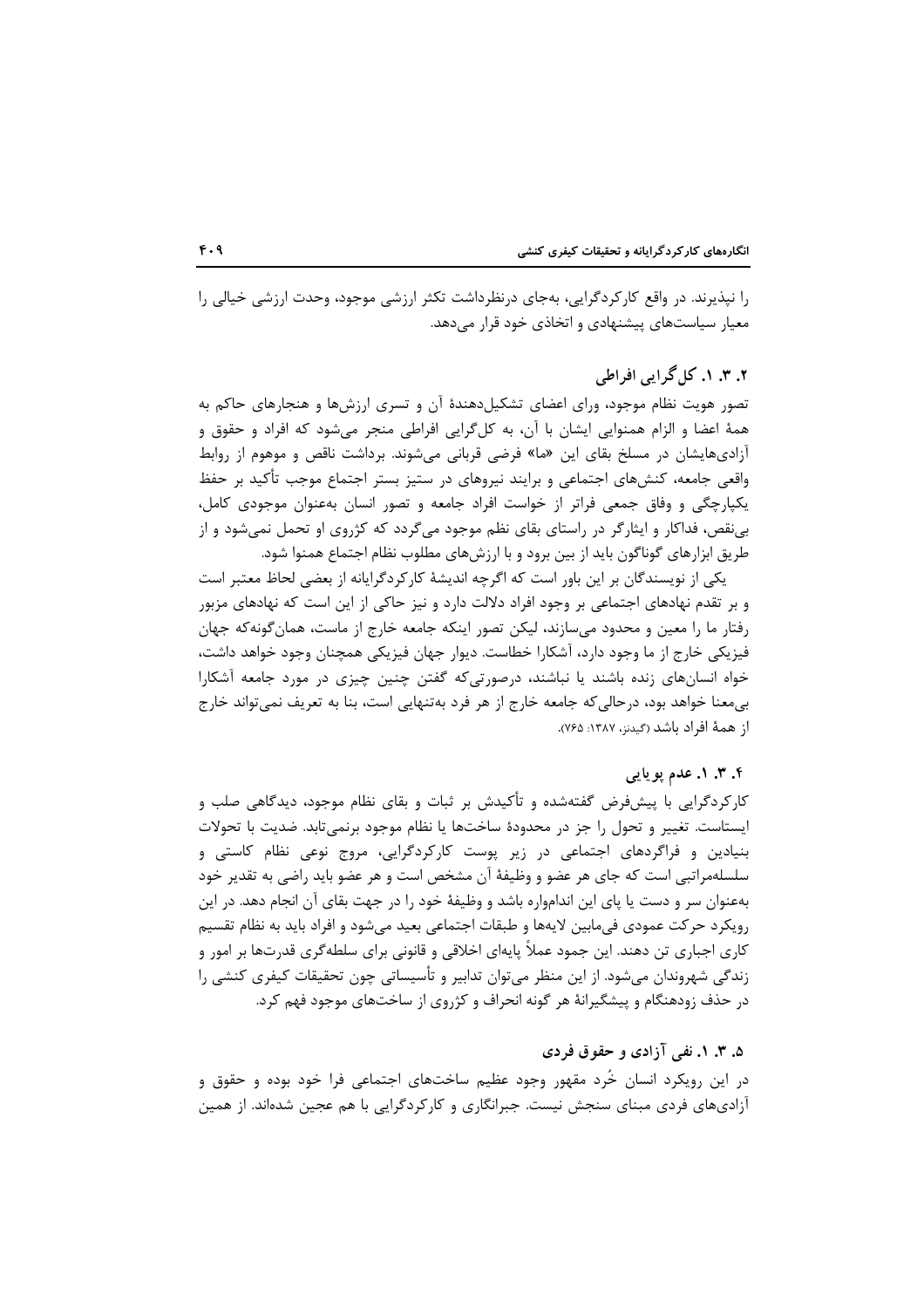ر<br>مط *لامات حقاق کفوکر و جرم شنگ* دوره ۴۸، شعاره ۲، پاییز و زمستان ۱۳۹۷

رو احترام به اراده و اختیار برای فرد بهعنوان کنش گری واقعی و عاملی اخلاقی انکار می شود. انتهای گزارههای کارکردگرایانه چنین است یا با اقناع همنوا میشوید یا بهاجبار، راهی جز همنوایی نیست. درحالی که انسان بهعنوان موجودی آزاد و عاملی اخلاقی نیازمند خودمختاری و خودآیینی است. جامعهٔ پویا باید به فهم اعضایش از درستی یا اشتباه بودن ارزشها و هنجارهای حاکم یا نیاز به تغییر در آنها، احترام بگذارد و راه بیان خود و خلاقیت را بر آنها باز گذارد و از آن بهعنوان نيرويي در جهت پيشرفت و توسعه سود جويد.

به گفتهٔ دکتر چلبی، یأس وبر در خصوص نظم در جوامع معاصر در همین نکته نهفته است. در واقع وبر بيم آن دارد كه با گسترش سريع بروكراسي و عقل ابزاري، نظم نوين خصلت قفس آهنين به خود گیرد. با عقلی شدن همه چیز در جامعه هنجارها نیز صبغهٔ عاطفی خود را از دست میدهند. از این پس همه چیز وارد محاسبهٔ عقلانی میشود. در چنین وضعیتی تنها راهحل باقی مانده همانا راهحل هابزی است، یعنی راهحلی که از آن عنصر اراده و آزادی و ذهنیت فردی حذف شده است. در قفس هدف و اراده معنا ندارد. با از دست رفتن عنصر هدف و ارادهٔ کنشگران در قفس، رفتار آنها خصلت رباتیک به خود میگیرد که از بیرون برای آنها طراحی شده است؛ یعنی ازخودسگانگے کامل (چلبی، ۱۳۸۲: ۳۴).

# ۲. تأثیر اندیشهٔ کار کردگرایی بر تحقیقات کیفری

همان طور که اشاره شد کارکردگرایی به نقش آفرینی و اثربخشی همهٔ اجزا و نهادهای اجتماع توجه دارد و بر همین اساس عملکرد نهادهای اجتماعی در راستای هنجارهای حاکم و بقای کل را توجیهپذیر می داند. در این بند میخواهیم بدانیم کارکردگرایی به تحقیقات مقدماتی کیفری چه نگاهی دارد و آیا این نگاه پذیرفتنی است یا نه؟ از این نظریه بهعنوان مبنای تحقیقات کیفری کنشی میتوان یاد کرد و پیامدهای آن در وضعیت جنایی جامعه شایان توجه است. ازاین رو، در این بند نخست دربارهٔ شکل گیری و توسعهٔ تحقیقات کیفری کنشی گفتوگو میشود و سپس پیامدهای انگا, مهای کا, کر دگرایانه در تحقیقات کیفری کنشی بررسی خواهد شد.

## ۲. ۱. شکل گیری و توسعهٔ تحقیقات کیفری کنشی

در دو دههٔ اخیر، مطالبات رو به افزایش برای تأمین امنیت بهعنوان پیششرط لازم برای اینکه شهروندان بتوانند از آزاديشان لذت ببرند، همزمان با افزايش تلاش دولتها در حفظ نظم موجود، امنیت و انسجام اجتماعی مطلوبشان، با پیش بینی خطرهای آینده، به الهام گرفتن تدابیر و راهکارهای تحقیقاتی از پارادایم کارکردگرایی منجر شده است. این تحقیقات هوشمند و اطلاع محور، قبل از ۱۱ سپتامبر ۲۰۰۱ در قالب قوانین خاص کیفری، اغلب برای مقابله با جرائم سازمان یافته مانند قاچاق مواد مخدر، استفاده شده بود؛ اما پس از این تاریخ سرعت تحولات اجتماعی، اقتصادی، فرهنگی و سیاسی در سطح جهان، موجب توسعهٔ این چارچوب تحقیقاتی با

 $f \cap$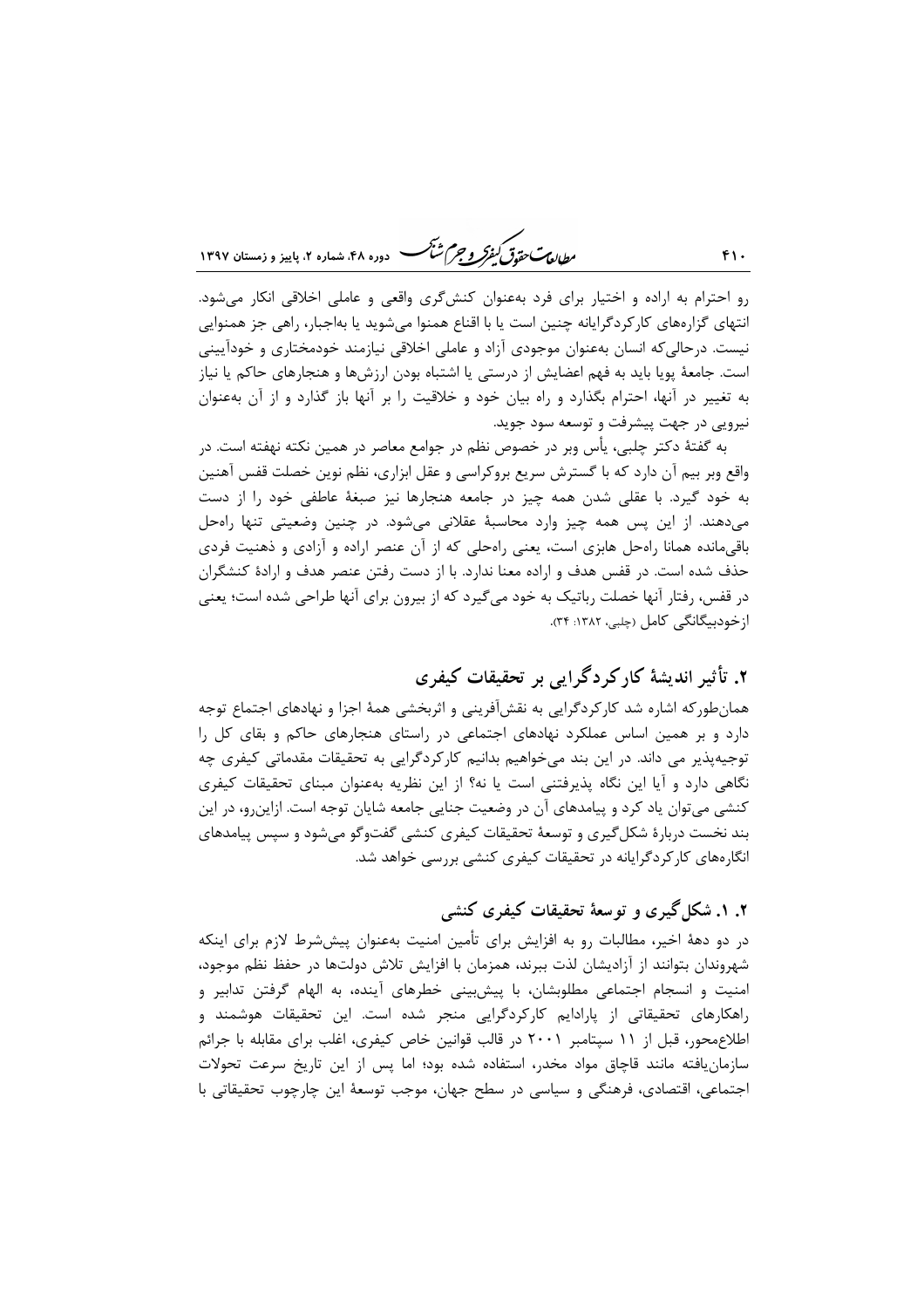ویژگی های خاص و بعد کنشی شده است (Hirsch Ballin, 2012:541). تحقیقات کنشی معمولاً با جمعآوری اطلاعات در مورد اینکه فرد یا گروهی در آستانهٔ ارتکاب رفتار مجرمانهاند، همراه است. این تحقیقات معمولاً در جرائمی مانند قاچاق مواد مخدر، قاچاق انسان و مظنونان جرائم تروریستی بهدنبال هدف قرار دادن تهدیدات مهم یا در حال ظهور جرائم، کاهش صدمات ناشی از آنها بهجای پاسخ به جرائم بعد از وقوع و گزارش آنهاست. مأموران تحقیق از طیفی از روشهای نظارتی مخفی برای مرتبط کردن مظنون به رفتار مجرمانه استفاده می کنند (Rogers & Lewis,: 156). پلیس با روشهای غیرمتعارف سعی در نزدیک شدن به مظنونان و متهمان برای کسب ادلهٔ اثبات وقوع جرم دارد. ازاینرو این تحقیقات بر پایهٔ محاسبهٔ احتمال رفتاری در آینده و پیشبینی اشکال مختلفی از مداخله در چنین رفتاری خواهند بود. بهطور خلاصه این تحقیقات پیشگویانه هستند (غلامی، مؤذن;ادگان و حيدري، ۱۳۹۵: ۳۵).

دیدگاههای کارکردگرایانه در ضرورت حفظ وفاق و یکپارچگی اجتماعی، تصور موجودیتی برای نظام اجتماعی ورای افراد تشکیلدهندهٔ آن، باور به کارکرد مثبت فرهنگی و اجتماعی ارزشها و هنجارهای حاکم برای همهٔ افراد جامعه، الزامی و گریزناپذیر پنداشتن ساختهای موجود برای کارکرد اجتماع، موجب شده است تا نظم اجتماعی بهمثابهٔ ارزش اخلاقی تلقی شده و هر گونه کژروی، به معنی عدم همسویی با ارزشهای اخلاقی مشترک تعبیر شود. به این ترتیب کارکردگرایی برای نظم موجود در پی تبیین پشتوانهٔ ارزشی و تداوم وضع موجود است. از همین روی با هر گونه رفتار اعضای اجتماع برخلاف ارزشها و هنجارهای موجود بی تسامح برخورد می کند و بهدنبال حفظ همنوايي به طرق مختلف، از اقناع تا اجبار و ادغام اجباري و حتى حذف است.

به گفتهٔ پارسونز، هر نظامی باید حداقل نظارت بر رفتار بالقوه مخرب اعضایش داشته باشد و چنانچه کشمکشها مخرب شوند، آنها را تحت نظارت درآورد (فصیحی، ۱۳۸۹: ۱۱۵). از منظر کارکردگرایی، حقوق کیفری با تعقیب و مجازات افرادی که ارزشها و هنجارهای رسمی را نقض میکنند؛ اولاً- انگیزهٔ تبعیت از قوانین و هنجارها را در سایر اعضای جامعه بالا میبرد و حس پاکدستی را در آنها تقویت میکند؛ ثانیاً– افراد جامعه را علیه بزهکاران و منحرفان که دشمن اجتماع و نظم عمومیاند، متحد و یکپارچه میسازد. تحقیقات کیفری کنشی در حفظ این وفاق و نظم، گامی به پیش گذاشته، از حالت انفعالی خارج شده و حتی همانند تحقیقات کیفری سنتی برای آغاز تحقیقات منتظر وقوع جرم نمیماند. کارایی و اثربخشی در حقوق دادرسی کیفری را حد و معنای دیگری بخشیده و قبل از وقوع جرم و حتی انحراف و کژروی از نورمهای رسمی رفتار، آن را پیشبینی و پیشگیری میکند. از همین رو، در سالهای اخیر، تأکید بیشتری بر استراتژیهای کنشی پلیسی نسبت به استراتژیهای واکنشی دیده می شود. این استراتژیها به نام پیشگیری، تهاجمی و پیش رونده در حقوق و آزادیهای فردی، ناقض اصول حقوق کیفری و تضمینهای دادرسی منصفانه، دربرگیرندهٔ شیوههایی از جمله نظارت و مشاهده، استفاده از عوامل مخفی، پایش الکترونیک، تفتیش و بازرسی افراد، اماکن و اشیای بسته، باز کردن مکاتبات شخصی و درخواست اطلاعات از سیستمهای خودکار با استفاده از کلیدها، علائم و هویتهای ساختگی، پردازش، ذخیره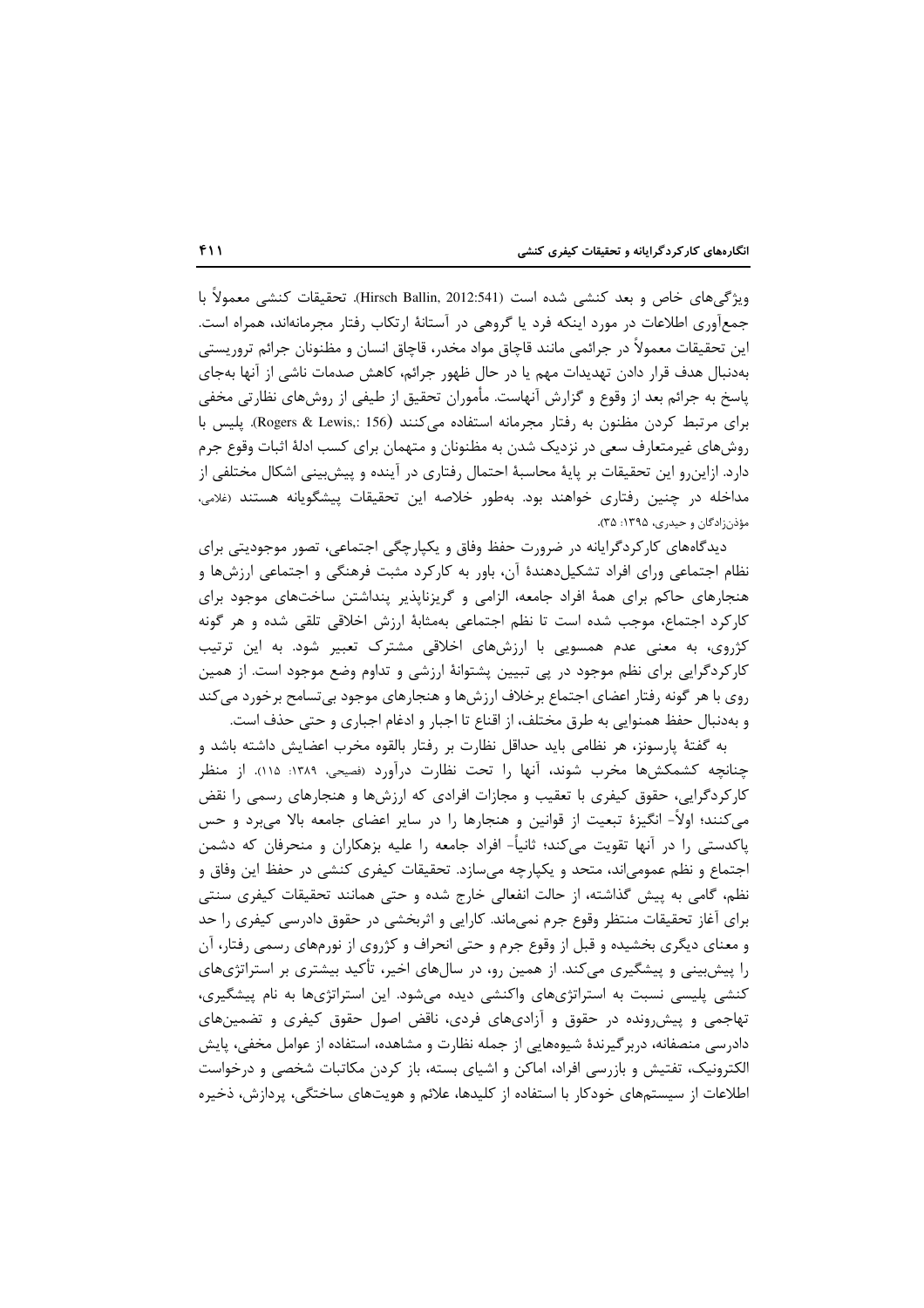ر<br>روان متحدّق *کفوکر و جرم شنگ* دوره ۴۸، شماره ۲، باییز و زمستان ۱۳۹۷

و انتقال اطلاعات است. اگرچه این تحقیقات در روششناسی با تحقیقات سنتی یکسان باقی میماند، جرائمی که نسبت به آنها تحقیقات اعمال میشود، از خلال تحقیقات شناسایی میشوند. نوعاً، اشکال شدید جرم موضوع تمرکز یک آنالیز کامل و سپس موضوع مجموعهای از نظارتهای کنشی تا زمانی که تهدید ناشی از افراد منتفی شود، قرار می گیرند؛ برای مثال، تا تحویل فرد به سیستم عدالت یا به این علت که بروز تهدید و انجام جرم توسط وی منتفی شده باشد .(United Nations Office on Druges and Crime, 2006: 10) كاركردگرايان با توسل به ماهيت پراكنده و اطلاعات نامتقارن برخی جرائم خطیر و مرتکبان آنها، سعی در توجیه این روش تحقیقاتی با استدلال ضرورت حفظ نظم، امنیت و انسجام و وفاق اجتماعی دارند؛ اما جستوجوی راهحلهای مداخله گر فنی و تکنولوژیک برای مشکلات اجتماعی زمانهٔ بی ثبات ما، خود موضوعات حقوق بشری متعدد و متفاوتی را با توجه به هدف استفاده شان مطرح می کند (Brady, 2014: 37)، کما اینکه این تکنیکها عملاً به دامنه و جرائم خاصی نیز محدود نمیشوند، زیرا علاوهبر اینکه در این فاز ابتدایی تحقیقات نوع جرم ارتکابی معلوم نیست، جرائمی چون جرائم تروریستی، قاچاق مواد مخدر، سازمان یافته، فراملی و … در حاشیهشان جرائم عادی متعددی ارتکاب می یابد که لاجرم تحقیقات کیفری کنشی به دامنهٔ وسیعی از جرائم و مظنونان سرایت می یابد.

در چالش عدم کارایی و اثربخشی نظام عدالت کیفری در کنترل جرائم و ناامنی، کارکردگرایان مدعی|ند تحقیقات کنشی کیفری بازدارندگی از ارتکاب جرم و احتمال کشف جرائم و تعققیب کیفری را افزایش داده است. از این چشمانداز، کارکرد اصلی پلیس افزایش امکان دستگیری است. نیروهای پلیس مدعیاند که با استفاده از رویکرد پلیسیگری کنشی از امکانات، ابزارها و منابع محدود پلیس بهصورت بهینه استفاده می شود. اقدامات و تدابیر تحقیقی کنشی، امکان انتخاب گزینشی اهداف ٰ و پیشگیری از جرائم، کنترل بی نظمی و ناامنی را فراهم می کند. تدابیر و امکاناتی چون رهگیری، شنود مکالمات، استفاده از پهپاد، دستور ایست و بازرسی، نظارت سیستماتیک فراگیر، دادهکاوی، جمعآوری گستردهٔ اطلاعات، تستهای پزشکی مثل دی ان ای ٔ و بانکهای دادههای بیومتریک افراد به پلیس در انتخاب هدف کمک میکند. برای نمونه، در تحقیقی در اسکاتلند پلیس مدعی شده رویکرد پلیسیگری و تحقیقات کنشی موجب رضایت شغلی پلیس در انجام وظیفه در مبارزه با جرم و کاهش بیiظمی شده است. مضافاً گزارش رضایت بزهدیدگان را هم از نتايج رويكرد كنشى پليسىگرى اعلام كردهاند (Amey, Hale & Uglow, 1998). پذيرش اين تحقیقات کنشی بر یایهٔ اندیشههای یادشده، پیامدهای ویژهای دارد که در ادامه بررسی میشود.

۲. ۲. بیامدهای انگار وهای کار ک دگرایانه در تحقیقات کیفری کنشی مهمترین پیامدهای پذیرش تحقیقات کنشی کیفری بر پایهٔ کارکردگرایی به شرح زیر است.

 $fY$ 

<sup>1.</sup> Selective Targeted or Incapacitation

<sup>2.</sup> Interception, Wire/Phone Tapping, Use of Drones, Stop and Frisk, Mass Surveillance, Data Mining, Bulk Data Collection, DNA Testing.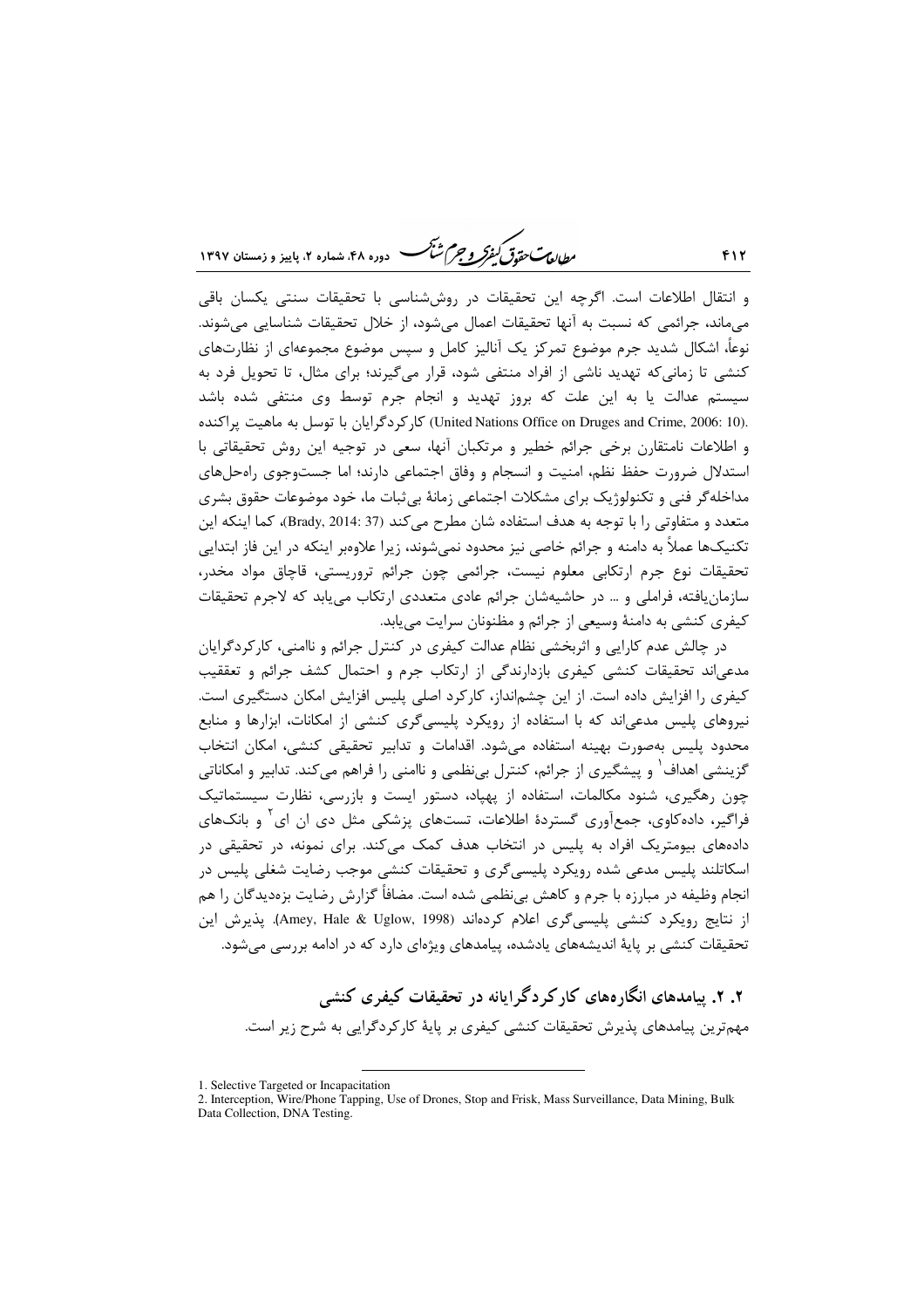۲. ۱. ۲. محوریت پیشگیری از جرائم آینده

در سایهٔ دیدگاههای کارکردگرایانه رویکردهای کنشی پلیسیگری شکل گرفته و هماکنون بر تحقیقات کیفری نیز چتر گسترانده است. بر این مبنا در راستای حفظ ثبات، وفاق و همنوایی شهروندان با ارزشها و هنجارهای حاکم، منتظر پاسخ انفعالی به جرائم ارتکابی به ایشان نشده، بلكه قدم به پیش گذاشته و بهصورت كنشی با نظارت فراگیر، ذهنِ خوانی و محاسبهٔ احتمالات هر گونه جرم و کژروی را پیشگیرانه در لحظهٔ شکل گیری خفه می کند.

پلیس در بستر سیاسی و اجتماعی که در آن پیشگیری و امنیت اولویتهای برترند، شاهد توسعهای سریع به سمت پیشگیری بوده که موجب تغییر روشهای عملیاتی شده است. تماسهای پلیس در الگوی کنشی با مردم بر پایهٔ شک، ظن و بی|عتمادی برای شناسایی تهدیدات بالقوه است. در این رویکرد همیشه مشکوک، با قانونِ شکنان و قانونمندان به یک گونه برخورد می شود. مأموران در تحقیقات کنشی در تلاش برای پیشگیری از وقوع جرائم آینده، انگیزهها و شخصیت مردم را به ظن تمايلات مجرمانه مورد سؤال و بررسي قرار ميدهند (Tyler, Jackson & Mentovich, 2015: 606) اگرچه تحقیقات کنشی در پیشگیری از جرائم خطیر موفقیتهایی هم داشته باشد، الگوی پیشگیری در این مدل کرامتمدار و حقوق بشری نیست و خطر کشیده شدن افراد به دادگاه بابت بزه یا سوءرفتارهای کوچک در سبک زندگیشان به بهانهٔ پیشگیری افزایش می یابد.

#### ۲. ۲. ۲. اطلاعات محوری

گفتهٔ پارسونز بهعنوان یکی از اندیشمندان کارکردگرایی را به یاد آوریم که معتقد بود هر نظامی باید حداقل نظارت را بر رفتار بالقوه مخرب اعضایش داشته باشد و چنانچه کشمکشها مخرب شوند، آنها را تحت نظارت درآورد. چنین گزارههایی در ضرورت همنوایی با نظم موجود، ارزشها و هنجارهای حاکم و نظارت بر رفتارهای بالقوه خطرناک شهروندان به اشتیاق قدرتها به اطلاعات بهعنوان ارز جدید در ساحت کنترل روابط، تعاملات و مبادلات اجتماعی منجر شده است.

یکی از عناصر کلیدی استراتژی تحقیقات کیفری کنشی، جمعآوری اطلاعات از هر طریق ممکن، از پایگاههای مختلف اداری، تجاری، بهداشتی و… تا پایش، پردازش و ذخیرهٔ اطلاعات شخصی افراد، توسعهٔ روشهای جدید تکنولوژیک برای تحلیل اطلاعات گردآوریشده در پایگاه دادههای ترکیبی با سرلوحه قرار دادن شعار دانش و اطلاعات قدرت است. در این افزایش همکاری و تبادل اطلاعات میان نهادهای مختلف و نهاد اجرای قانون، پیشگیری از جرائم خطرناک چون تروریسم به مأموریت مشترک نهادهای اطلاعاتی و اجرای قانون تبدیل شده است و گزارشهای سرویس اطلاعات و امنیت ملی نیز بهعنوان شواهد در دادرسیهای کیفری استفاده میشود. دادگاهها نیز نقش مهمی در پذیرش استفاده از گزارشهای سرویسهای اطلاعاتی بهعنوان اطلاعات آغاز تحقیقات کیفری و بهعنوان شواهدی در دادرسی،های کیفری و همچنین تفکیک میان فعاليتهاي تحقيقاتي و فعاليتهاي اطلاعاتي يافتهاند (Hirsch Ballin, 2012: 186).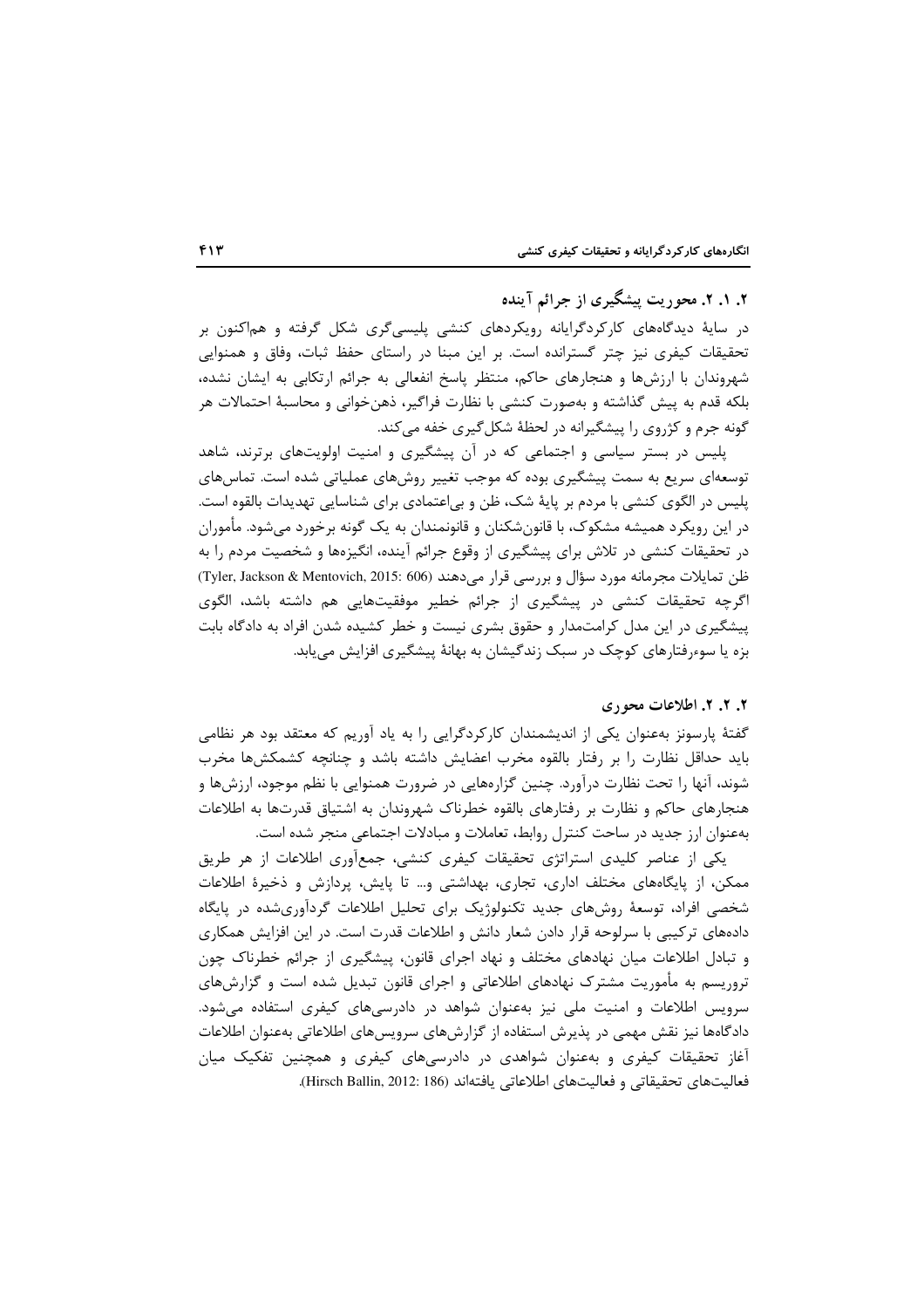ر ای<del>د کرد در</del> منتقل میگرد می دانند.<br>را داد<del>م کرد در</del> منتقل میکند و در ۴۸، شهاره ۲، مامیز و زمستان ۱۳۹۷

این سیاست منعکس کنندهٔ تمرکز بر جایگاه اطلاعاتی قوی بهعنوان مبنایی برای تحقیقات ابتدایی کنشی است. در منطق جدید جایگاه اطلاعاتی قوی، امکان گردآوری شواهد بیشتری بهمنظور پیگرد قضایی مظنونان جرایم خطرناک را فراهم می کند (Hirsch Ballin, 2012: 184-185). نهادهای اجرای قانون، اغلب برای تقویت جایگاه اطلاعاتی پلیس و دادسرای عمومی در خصوص گروههایی خاص از افراد، از اطلاعات گردآوریشده توسط نهادهای اطلاعاتی و امنیتی، یا بهدستآمده از تکنیکهای ویژهٔ تحقیقاتی هرچه بیشتر و بیشتر استفاده می *کن*ند، تا *تحقیقات اثربخش تر کیفری* افراد خاص و *گردآوری اثربخش تر شواهد* علیه این افراد را میسر سازند. اگرچه عنوان می شود که تحقیقات کنشی استثنائاً تنها در مورد جرائم شدید و خطرناک انجام می گیرد، ليكن واقعيت اين است كه هر روز بر فهرست جرائم مشمول اين تحقيقات (از تحقيقات جرائم سازمان یافته، تروریسم و… تا امروز، با هدف کنترل جمعیتها و افراد بالقوه خطرناک) افزوده شده است. در نتیجهٔ گسترش و افزایش استثنائات تحقیقات کنشی جرائم، حقوق کیفری کم کم خصیصهٔ اطلاعاتمحور ` مے یابد.

۲. ۳. ۲. پیشروی حقوق اداری در قلمرو حقوق دادرسی کیفری

 $f \upharpoonright f$ 

میدانیم که سرویس اطلاعات و امنیت هر کشور از نظر ساختار اداری و سازمانی جدای از سرویس تعقيب عمومي و با شرح وظايف جداگانهاند. نهاد اطلاعات و امنيت جزء ساختار قوۀ مجريه و نهاد تعقيب عمومي جزء قوة قضاييه است. ساختار نظارتي هر كدام نيز متفاوت است و در نتيجه، اصولاً کنترل صحیح قضایی بر نحوهٔ انجام تحقیق و تحصیل دلایل توسط مقامات قضایی وجود ندارد. در تحقیقات کنشی کیفری در بسیاری موارد اطلاعات ارسالی از سرویسهای اطلاعاتی-امنیتی مبنای تحقیقات کامل و تعقیب کیفری افراد قرار میگیرد. پذیرش گزارشهای سرویس اطلاعاتی بهعنوان اطلاعات آغازین تحقیقات کیفری که معمولاً با مهر محرمانه، همراه است و منابع و روشهای تحقیقاتی خود را با توجیهات امنیتی در معرض بررسی و ارزیابی قضایی نمی گذارند، بهسبب نقض حقوق دفاعی مظنون و متهم با ایرادات بنیادی روبهروست. از طرف دیگر، در پی استیصال نظام عدالت کیفری در کنترل جرم و شیوع ترس از جرم و ناامنی، تفکیک میان فعالیتها در حوزهٔ اجرای حقوق اداری و تحقیقات کیفری هرچه بیشتر در ابهام فرو می رود و دیگر روشن نیست، زیرا فعالیتهای تحقیقی کیفری در نتیجهٔ تعیین معیار «نشانههای جرم» و «منافع تحقیقات» با تمرکز پیشگیری و پیش بینی آسیبهای آتی به مراحلی کشیده شده است که حتی افراد را نمی توان مظنون به جرم دانست. وقتی اطلاعاتی که توسط نهادهای اطلاعاتی-امنیتی، برای آغاز تحقیقات کامل یا تعقیب کیفری کافی نیست، دولتها مداخله و «اخلال اداری» <sup>۲</sup> را در حوزهٔ حقوق اداری، لازم میدانند. برای نمونه در هلند، دولت لایحهای در خصوص معیارهای اجرایی امنیت ملی تدوین کرد و تدابیری را پیشنهاد نمود که وقتی اطلاعات موجود برای اقدام در حوزهٔ حقوق دادرسی

1. Intellegence-Based

2. Disturbing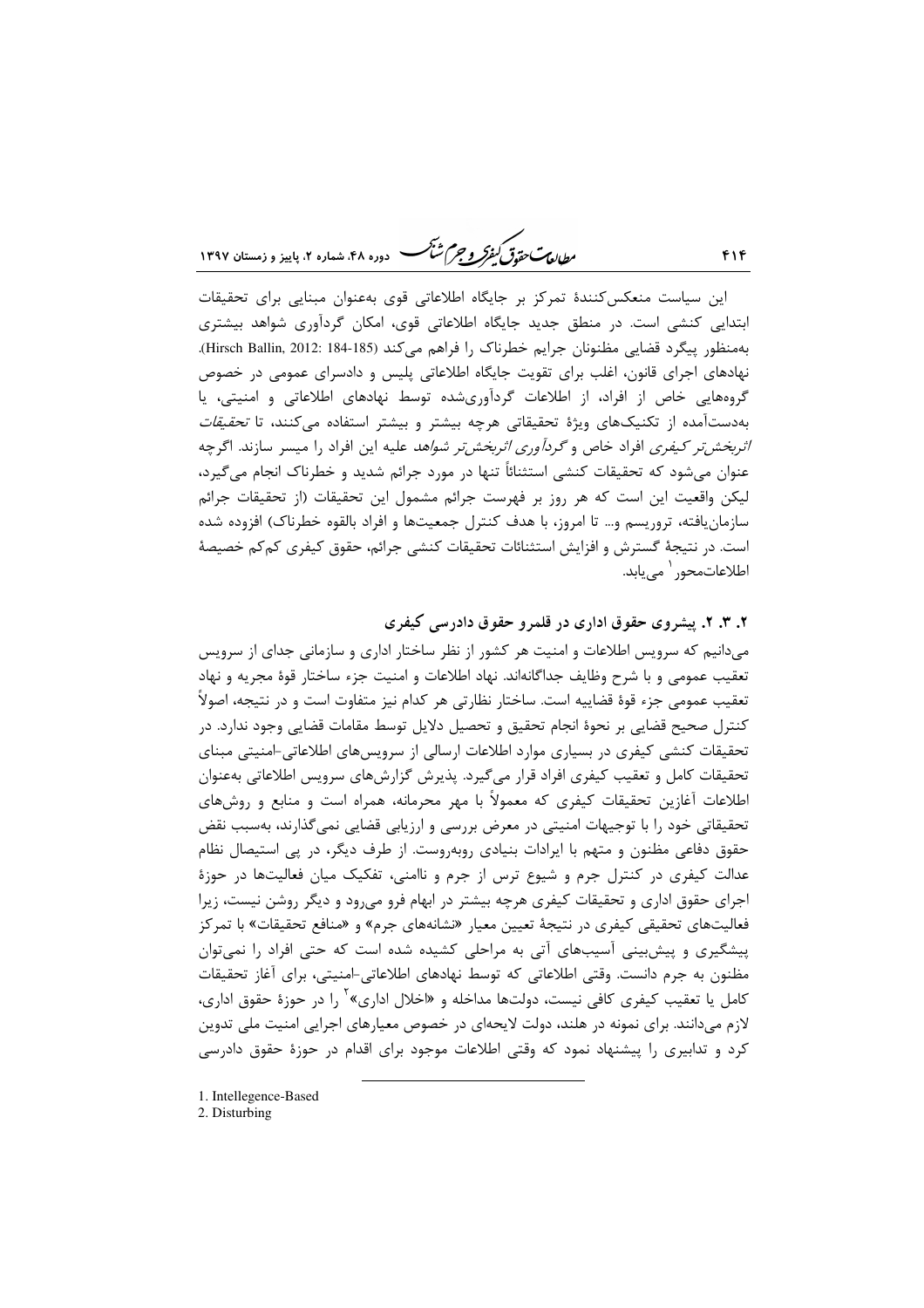کیفری در مقابله با تروریسم ناکافی|ند، می توان از آنها استفاده کرد تا اقدامات لازم تضمین شود. تدابیر پیشنهادی در این لایحه، محدود کردن آزادی یک فرد برای تردد به دلایل امنیت ملی، مانند ممنوعیت حضور در یک مکان خاص، در نزدیکی افراد خاص یا در یک منطقهٔ خاص از هلند یا امکان پذیر ساختن گزارش موضوع از پلیس به شهرداران بود. هدف از روش «اخلال اداری» مشاهده و تعقیب یک فرد به طریقی است که او و محیط زندگیش بدانند که او موضوع تحقیق است، تا جذابیت و تأثیر افراد در شبکههای مجرمانه را کاهش دهد و مشارکت وی در آمادهسازی جرائم تروریستی را بر هم بزند.' همچنین این روش بهمنظور رفع شکاف احتمالی میان توسل به نظام عدالت کیفری و عدم انجام هیچ کاری، زمانیکه تحقیق کیفری و پیگرد قضایی به اندازهٔ کافی اثربخش نیستند، به کار میرود و دولت بهدنبال کاهش حداقلی ریسک جرائم تروریستی، از روش «اخلال اداری» استفاده می کند. ازاین رو، برای تعیین گسترهٔ تحقیق کیفری، جایی که امکان تحقیقات کیفری جرائم تروریستی کاهش می پابد، پلیس در بطن وظیفهٔ اداری خود تحت مادهٔ ۲ قانون سال ۱۹۹۳ پلیس، می تواند فعالیتهای افراد را از طریق فعالیتهای نظارتی ظاهری بر هم بزند (Hirsch Ballin, 2012: 201).

اگرچه دولت هلند، در مواجهه با هجمهٔ انتقادات بسیار در سال ۲۰۰۷ مجبور به تغییر رویکرد در اخلال اداری از تدابیر سرکوبگر، به رویکردی نرم در ارائهٔ جایگزینهای انتخابی و مشورتی مثبت شد، اما بهوضوح در اثر افزایش ارتباط و همکاری نهادهای تعقیب عمومی با نهادهای اطلاعاتی، از یذیرش گزارشها تا نفوذ شیوههای تحقیقاتی و بهاشتراکگذاری پایگاههای اطلاعاتی، شاهد پیش روی حقوق اداری در حقوق دادرسی کیفری هستیم. این امر، تعادل میان اهداف حمایتی-دفاعی و اهداف تنبیهی حقوق دادرسی کیفری را برهم زده و ظرفیتهای تنبیهی نهاد عدالت کیفری را افزایش داده است.

### ۲. ۴. ۲. دامن زدن به تحقیقات موازی

پیامد نگاه امنیتی به هر گونه انحراف از نظم و نورمهای حاکمیتی و تبدیل شدن «پیشگیری» به هدف و مسؤولیت مشترک نهادهای اجرای قانون و اطلاعاتی، پدیدهٔ تحقیقات موازی ٔ نهاد اطلاعاتی و اجراي قانون است (Hirsch Ballin, 2012: 193). تحقيقات موازي دربردارندهٔ اين ريسک است که مراجع تحقیقات کیفری با سرویس اطلاعات و امنیت ملی در سطحی همکاری کنند که متعارض با تمایز ساختاری میان نهادی ایشان است. نخست، امکان تحقیقات موازی می تواند دربردارندهٔ ریسک

۱. در پروندهای در دسامبر ۲۰۰۵ حکم شهردار آمستردام برای ایجاد اخلال اداری برای زنی مسلمان بهدلیل این حقیقت که او دین .<br>خود را از مسیحیت به اسلام تغییر داده بود، به مسجد م<sub>عا</sub>رفت که در آن ایمان اسلامی آموزش داده میشد، دست دادن با جنس مخالف را متوقف کرده بود، نواری در اختیار داشت که دعوت به جهاد می کرد، با یک عضو یک سازمان مظنون به فعالیتهای تروريستي (گروه Hofstad) ارتباط داشت و احتمالاً مواد منفجره در اختيار داشت. قاضي بهصراحت حقايق مرتبط با ايمان اين زن که میوانست مبنای اخلال اداری را شکل دهد، رد کرد و آن را نقض بند ۲ مادهٔ ۸ ک.ا.ج.ب و غیرضروری، نامتناسب و نامشروع در حامعة دموكراتيك اعلام كرد (Rechtbank Amsterdam 1 December 2005, LIN AU 7314, para 1-17).

<sup>2.</sup> Parallel Investigations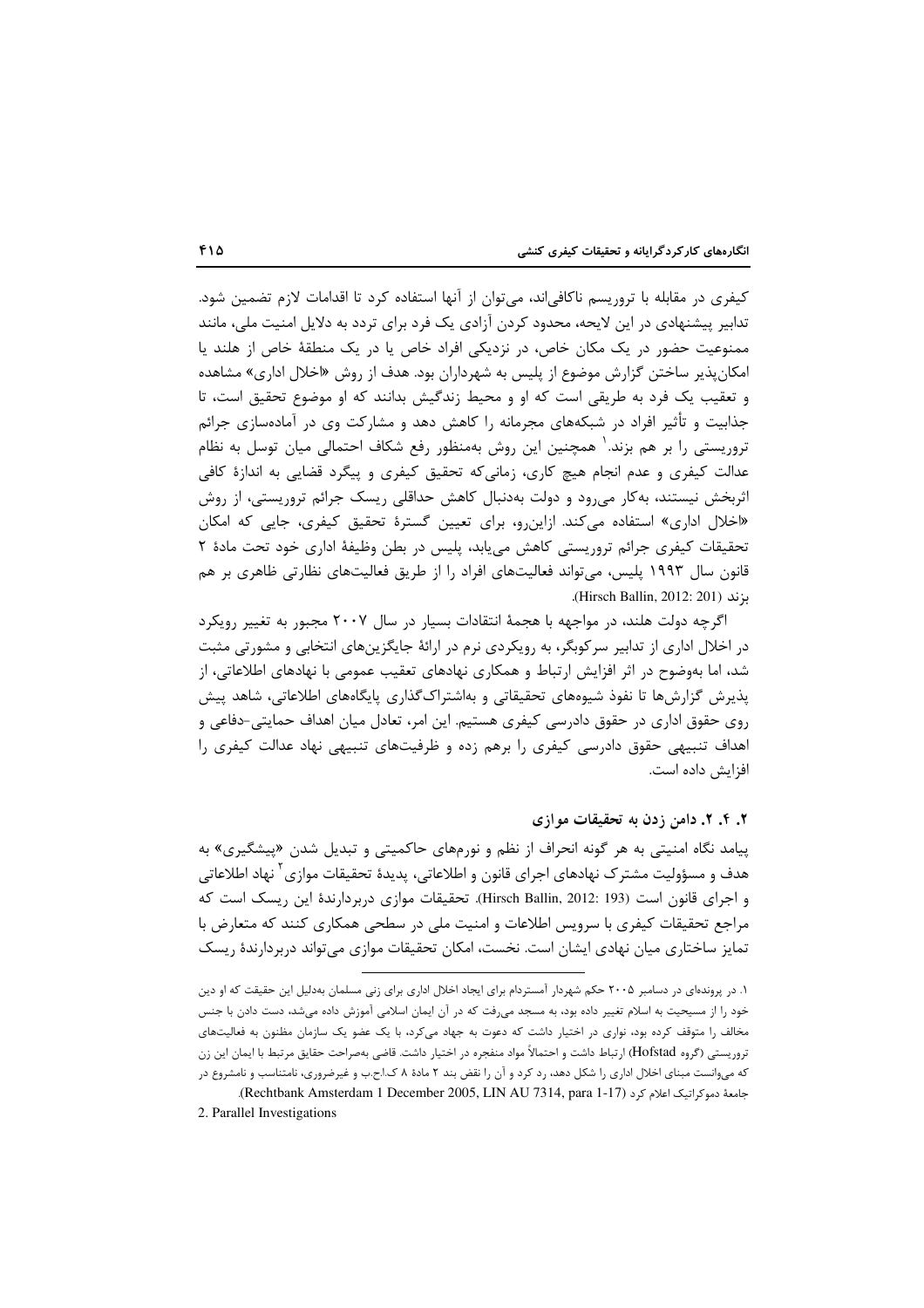بط<sub>ال</sub>ي<del>ت حة.ق</del> كيفركه و جرم ش<sup>ي</sup>كب -<br>- دوره ۴۸، شماره ۲، پاییز و زمستان ۱۳۹۷

اتکای دادسرای عمومی و پلیس به تبادل اطلاعات سرویس اطلاعات و امنیت ملی باشد؛ دوم، تحقیقات سرویس اطلاعات و امنیت ملی میتواند بر بروز رخدادها در طول تحقیقات کیفری اثر بگذارد یا حتی آن را هدایت کند، این در حالی است که نقش سرویس اطلاعات و امنیت ملی در تحقیقات کیفری را نمی توان کنترل کرد. ازاین رو نقض حقوق بنیادین مظنونان و تضمینهای دادرسی کیفری منصفانه، نمایانگر اولین سوءاستفادهٔ بالقوه از قدرت در تحقیقات موازی است.

### ۲. ۵. ۲. فروكاست سطح استاندارد آغاز تحقيقات

بهطور كلاسيك معيار شروع تحقيقات كيفرى بهطور انحصارى تبيين «سوءظن معقول و متعارف»<sup>'</sup> راجع به جرمی ارتکابیافته بوده است؛ لیکن شاهدیم که اشتیاق به نظارت فراگیر کارکردگرایانه به بهانهٔ مبارزه با تهدیدات امنیتی و برهمزنندهٔ نظم عمومی، در معیار آغاز تحقیقات کیفری تغییری بنيادي و تأمل رانگيز ايجاد كرده است. تغيير معيار تحقيقات جرائم از «سوءظن معقول و متعارف» به «نشانههای جرم»<sup>۲</sup>، کلید درک تحقیقات کیفری در راستای هدف پیشگیری با پیشبینی جرائم آینده است. ماهیت جدیدکنشی تحقیقات کیفری موجب طرح دغدغههایی مهم دربارهٔ ریسک «تحقیقات مچگیری»<sup>۳</sup> از جانب نهاد اجرای قانون شده است. به این معنا که اقدامات تحقیقی کیفری قبل از احراز هر گونه سوءظن معقول و متعارف بر ارتکاب جرم را در برمی گیرد. این امر متضمن فروکاست آستانه و معیار آغاز تحقیقات از «سوءظن معقول و متعارف»، به معیار «نشانههای جرم» و «منافع تحقیق» است. بر این مبنا بهطور مثال، میتوان افراد مظنون به جرائم خطرناک را در فازی مقدماتی تر، یعنی «تحقیقات ابتدایی» قبل از تحقیقات کیفری مقدماتی معمول، با تکنیکهای مداخلهگر در زندگی و حقوق فردی، تحت تحقیق و تعقیب قرار داد تا از وقوع جرم «کامل» جلوگیری شود.

معیار «سوءظن معقول» نقش حفاظتی محوری در سیستم قانون آیین دادرسی کیفری دارد و منعکس کنندهٔ توازن میان دو ارزش حفاظت از افراد در برابر مداخله در حقوق و آزادیهای آنها از جانب دولت و منفعت اجراي قانون كيفري است. معيار «نشانههاي جرم» معياري بهروشني پايينتر از معيار «سوء ظن معقول و متعارف» است. مدافعان استدلال مي كنند كه درجهبندي ظن مورد نياز برای استفاده از یک روش تحقیقاتی به ماهیت روش تحقیق و ماهیت جرم مورد تحقیق بستگی دارد. هدف از به کارگیری معیار «نشانههای جرم» برای استفاده از تکنیکهای ویژهٔ تحقیقاتی، یرهیز از موقعیتی است که در آن بر مبنای اطلاعات موجود «سوءظن معقول و متعارف» ایجاد نمے,شود؛ ولی تحقیقات دقیق،تری مورد نیاز است که مطمئن شد آنچه برای پیشگیری از ارتکاب جرائم خطرناک لازم است، انجام گرفته است. معیار پایینتر بهمثابهٔ اَخرین حربه در برابر *وضعیت* /ستثنایی توجیه می شود که در آن «سوءظن معقول و متعارف» ایجاد نشده، اما استفاده از یک

1. Reasonable suspicion

3. Fishing Expeditions

<sup>2.</sup> Indications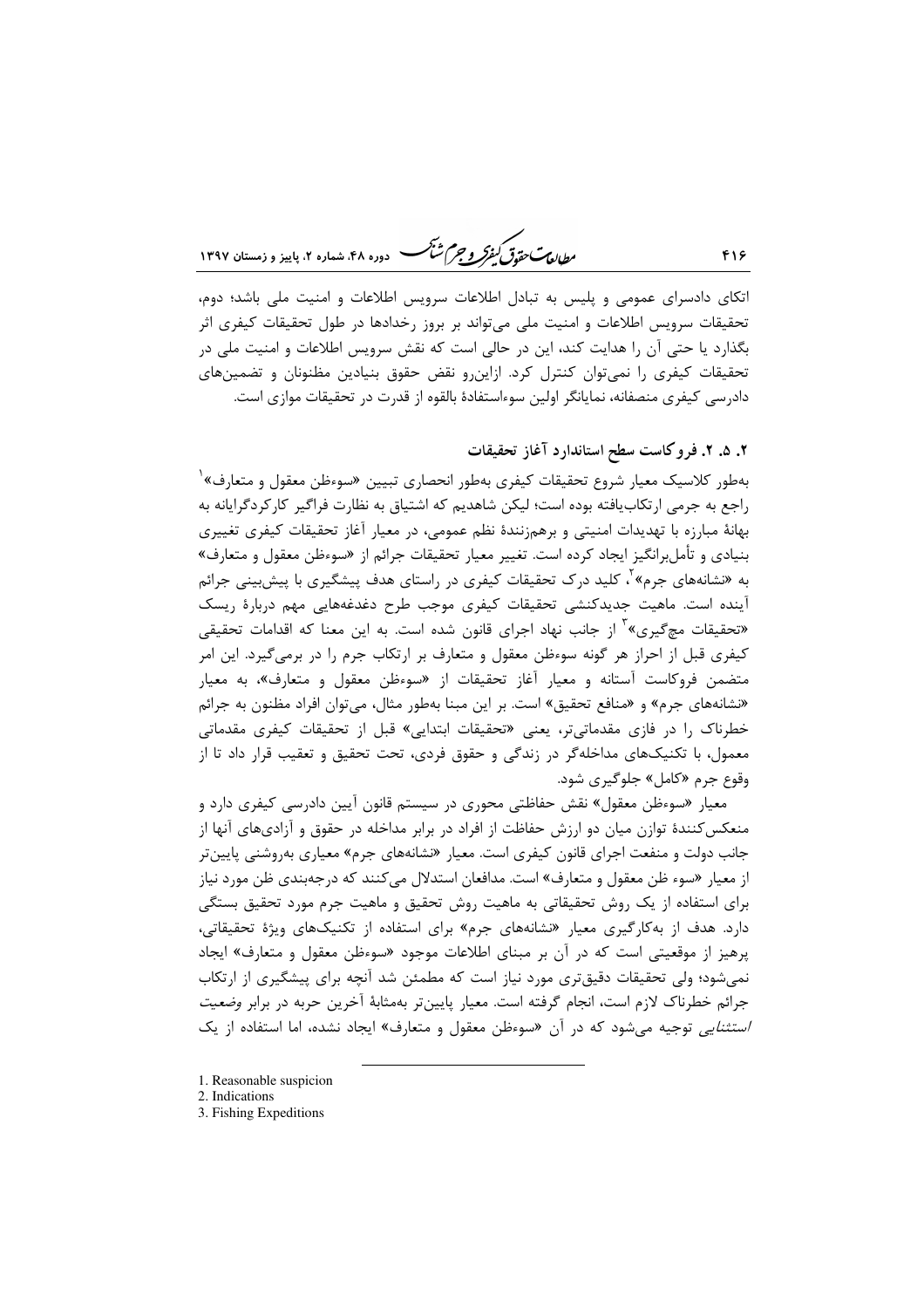روش تحقیقاتی خاص به *«نفع تحقیقات»* است (218-216 :Hirsch Ballin, 2012). از همین رو حتی پیشنهاد میشود که التزام به سوءظن معقول و متعارف دیگر حتی در قوانین آیین دادرسی کیفری گنجانده هم نشود تا فضای بیشتری برای ارزیابیهای مختلف منافع موجود در شرایط گوناگون باز گذارد و سطح دقت مورد نیاز در شرایط هر پروندهٔ خاص و منافع درگیر سنجیده شود.

باید توجه داشت، درحالی که معیار «نشانههای جرم» استفاده از روشهای خاص تحقیقات کنشی را توجیه میکند، این امر الزاماً به معنای مظنون بودن فرد نیست. لذا استفاده از معیار نشانهها شانس اقدامات تحقیقاتی ناعادلانه بر مبنای اطلاعاتی را که نیازمند اقدام تحقیقاتی کیفری برای اطمینان از همهٔ آنچه باید در راستای پیشگیری از جرائم خطیر انجام گیرد، افزایش میدهد و در تضاد منافع حفظ محرمانگی منابع و روشهای تحقیقی با منافع حقوق و آزادیهای فردی شهروندان و حقوق دفاعی مظنونان و متهمان شفافیت دادرسی های کیفری را به محاق فرو میبرد. مقامات قضایی نیز امکان بررسی و راستیآزمایی اطلاعات و فرایند تحصیل آن را ندارند و باید بنابر پیش فرض اعتماد به مشروعیت فعالیتهای سرویس اطلاعات و امنیت ملی، مبتنی بر وجود سازوکارهای کنترلی درون،سازمانی، آن را بیذیرند. درحالی که هر گونه معیار کاربردی باید مؤید توازن میان لزوم اقدام بهمنظور اثبات حقیقت در تحقیقات کیفری و نیاز به صیانت در برابر مداخلات خودسرانه در حق احترام به زندگی خصوصی باشد و شهروندان را در برابر اقدامات مستبدانهٔ دولت در حوزهٔ دادرسی کیفری به نام مصلحت پیشگیری، حفاظت کند.

## ۲. ۶. ۲. تأثیریذیری از عوامل انسانی

حقیقت اولویتهای متعدد رقیب و منابع محدود، چارەای جز انتخاب برای مأموران تحقیق باقی نمي گذارد (United Nations office on Druges and Crime, 2006: 9)، اما استراتژي مأموران در انتخاب هدف و موضوع تحقیق چیست؟ واقعیت این است که در تحقیقات کیفری کنشی پیشفرضها، تعصبات و گرایشهای نژادی، قومی، سلامتی، جنسی، مذهبی و سیاسی مأموران تحقیق در روند نظارت و اینکه چه کسانی موضوع این تحقیقات باشند مؤثر است (Brinkhoff, 2017: 65) بهطور مثال، در آمریکا احتمال بیشتری دارد مردان جوان سیاهپوست به محض ورود به یک مکان موضوع نظارت قرار گیرند. همهٔ ما موضوع تفتیشها و بازرسیهای بدنی قرار گرفتهایم، این بررسیهای ناخوشایند روزانه متعدد و کیفیت آنها که جزیی از پروسهٔ سفر، زیارت، دادخواهی و… ما شده است تا حد زیادی به تلقی مأموران از ظاهر افراد به تعلق یا عدم تعلق به آن فضا و اینکه مطابق پیشفرضهای ایشان جزء جمعیتهای مطلوب هستیم یا نامطلوب، بستگی دارد. ازاین و ریسک بالای سوءرفتار مأموران و تبعیضآمیز بودن ٰ جزیی از شاخصهای تحقیقات کنشی است.

1. Police Misconduct and Discrimination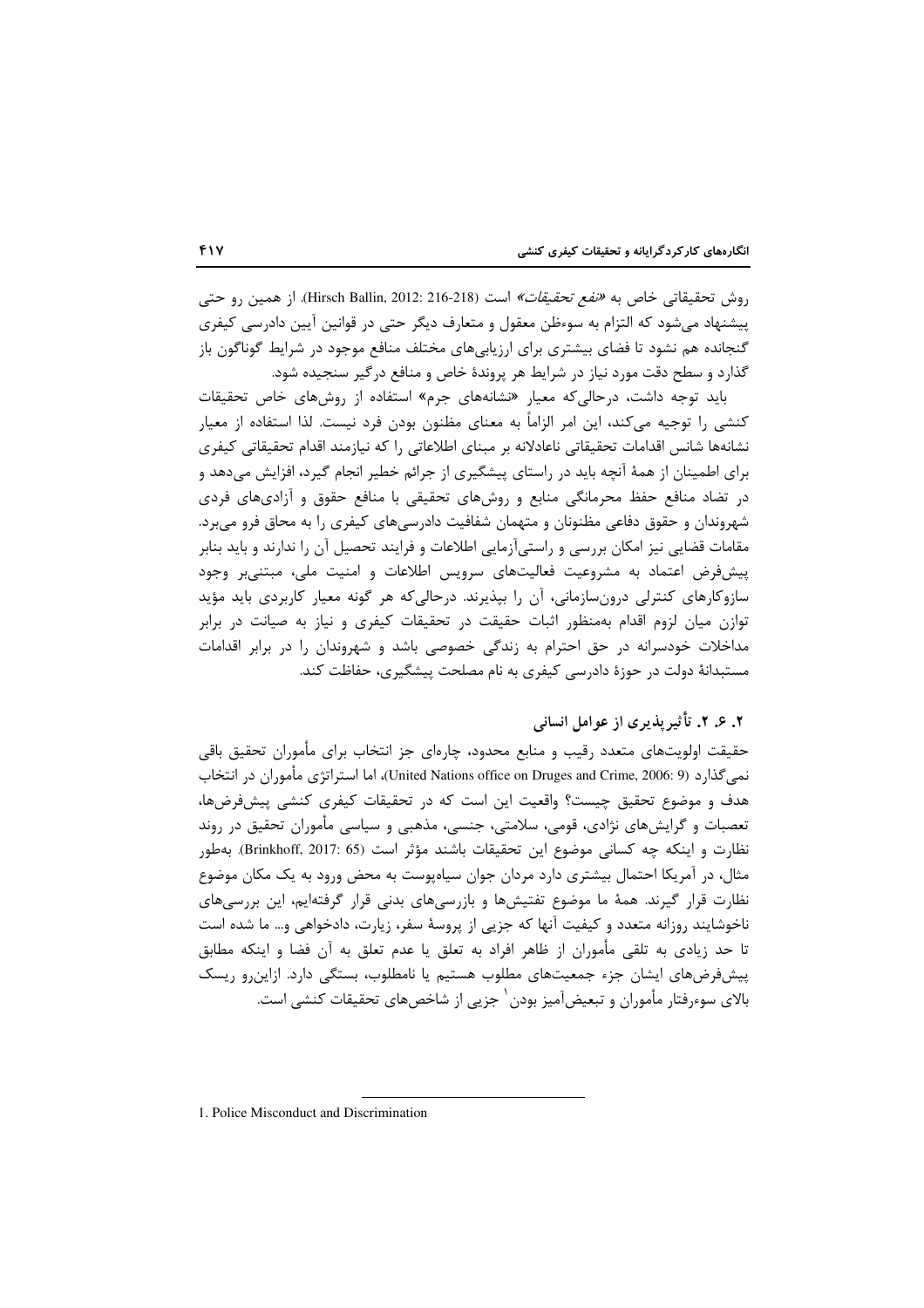*طابع<sup>ت</sup> حقوق كفركو جع شبح* ۰<br>دوره ۴۸، شماره ۲، باییز و زمستان ۱۳۹۷

### ٢. ٧. ٢. نقض حقوق فرد

در هیاهوی بحران برقراری امنیت و نظم عمومی، تحقیقات کیفری کنشی بهدنبال مبارزهٔ کارامد، اثربخش و زودهنگام با جرم، بیشترین آسیب را با نادیده گرفتن و نقض حقوق و آزادیهای فردی به شهروندان وارد میکنند. تحقیقات کیفری کنشی با نقض حریم خصوصی اطلاعات، ارتباطات، رفتار و … عقل خود بنیاد انسان بهعنوان مهمترین مبنای شأن و کرامت انسانی افراد را در حذف پیشگیرانهٔ جرم و کژروی نقض میکند. این در حالی است که اصولاً آنان که درصدد ارتکاب جرماند، مجهز و مسلح با محاسبات و برنامهریزی قبلی، کمتر در معرض این تدابیر قرار میگیرند و همانطورکه در بند قبلی اشاره شد، این تحقیقات بیشتر شهروندان عادی چون ما و در نهایت افراد کژرو کمخطر با تظاهرات بی،ملاحظه و آماتوری را در برمی گیرد.

درحالی که قدرت تعقل و انتخاب مبنای کرامت انسانی است و حقوق ناشی از کرامت ذاتی انسان، یک سلسله حقهای ازلی، ابدی و لایتغیرند که مشمول مرور زمان نمی شود و عموم افراد بشر از هر نوع نژاد و جنس را شامل میشود. این قواعد ملهم از طبیعت بشر و آنچنان اساسی|ند که هدف غايي بر هر نظم حقوقي تلقي ميشوند. اين حقوق داراي خصيصهٔ عيني و بيانگر آن است كه این حقوق از طریق اتخاذ یک تصمیم حقوقی خاص به اشخاص اعطا نشده است تا قابل استرداد باشد، بلکه حقوق مذکور اصولاً و فقط به ذات انسانی افراد تعلق دارد (پرادل، کورستنز و فرملن، ۱۳۹۳: ۳۴). هیچ حکومتی نمی تواند احترام به قانون را، بدون ایجاد نوعی احترام در خود قانون، برقرار کند و این کار را با نادیده انگاشتن وجهی که قانون را از سبعیت نظامیافته متمایز می سازد، انجام دهد. اگر حکومت حقها را جدی نگیرد، قانون را نیز جدی نخواهد گرفت (دورکین، ۱۳۹۳: ۲۴۲). اصل اباحه رفتاری و کرامت انسانی ما را از کنترل، نظارت سیستماتیک و تحقیقات کیفری کنشی بر شهروندان منع میکند، زیرا حق بشری ایشان بر احترام به کرامت ذاتی و آزادی عمل را بدون دلیل و جهت منطقی (با احتمال ارتکاب جرم درآینده یا نشانههای جرم) نقض می کند.

این در حالی است که علاوهبر هفت مادهٔ ابتدایی قانون آیین دادرسی کیفری مصوب ١٣٩٢ بهعنوان اصول راهبردی در دادرسی کیفری و سایر مقررات آن در خصوص حقوق افراد در مرحلهٔ تحقیقات، مطابق مادهواحدهٔ قانون احترام به آزادیهای مشروع و حفظ حقوق شهروندی مصوب ١٣٨٣، انجام تحقيقات بايد به موجب قانون، شفاف و زير نظر مقام قضايي باشد (بند ١)؛ افراد بايد برخوردار از پیشفرض برائت و امنیت قانونی (بند ۲)، رعایت حقوقی دفاعی (بند ۳)، رعایت احترام به حریم خصوصی و منع مداخلهٔ غیرضروری در آن (بند ۸) باشند و لزوم رعایت کرامت و حیثیت انسانی و ممنوعیت رفتارهای موهن و تحقیرآمیز، اعمال سلیقهٔ شخصی و سوء استفاده از قدرت در این مقررات تصریح شده است.

۲. ۸. ۲. تعارض با اصول دادرسی کیفری منصفانه حقها و آزادیهای اساسی انسانی که سازندهٔ اصول بنیادین بهویژه در فرایند دادرسی های کیفری هستند، بیش از آنکه صبغهٔ قانونی داشته باشند، حقهایی اخلاقی|ند. همین ویژگی اخلاق،مداری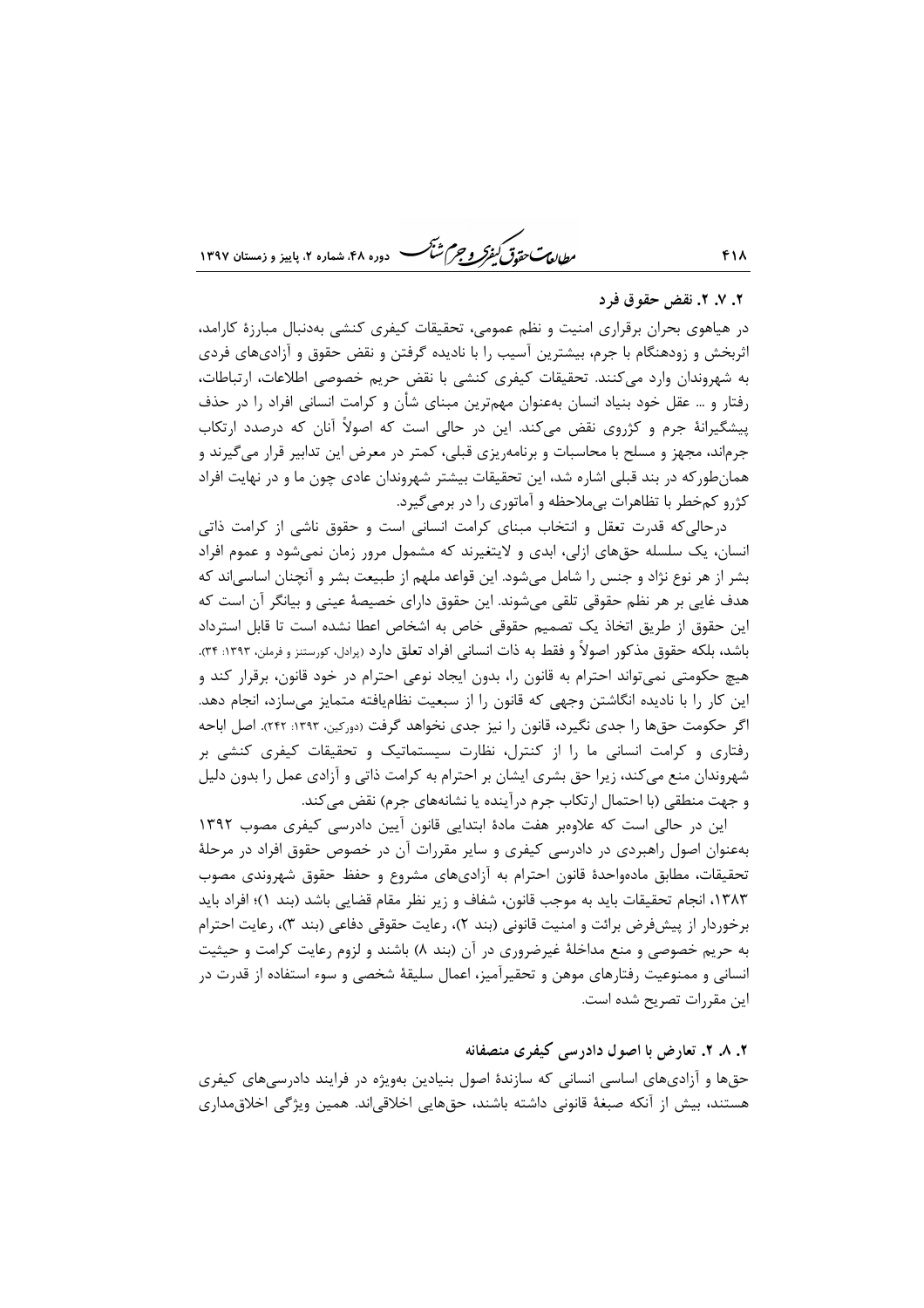هنجارها و اصول حقوق بشری است که به نظریهپردازان جرأت ادعای جهانشمولی حقوق بشر و اصول منبعث از آن را میدهد (باقرینژاد، ۱۳۹۴: ۴۵-۴۴). سنگ بنای دادرسی کیفری منصفانه اصل برائت یا پیشفرض ہی گناهی است. اصل ۳۷ قانون اساسی جمهوری اسلامی ایران، مادهٔ ۴ قانون آیین دادرسی کیفری، مادهٔ ۱۱ اعلامیهٔ جهانی حقوق بشر، بند ۲ مادهٔ ۱۴ میثاق حقوق مدنی سیاسی و بسیاری از اسناد جهانی دیگر بر اصل برائت تأکید کردهاند. کنوانسیون اروپایی حقوق بشر در مجموع سه شرط اساسی را بهمنظور تعیین منصفانه بودن یا نبودن دادرسیها مقرر کرده است. نخست، محاکمه باید دارای *ماهیتی ترافعی* باشد. محاکمهٔ ترافعی حاکی از آن است که هم دادستان و هم وکیل مدافع باید از تمامی مستندات ارائهشده مطلع باشند و بتوانند آنها را به چالش بکشند؛ دوم، اصل *برابری سلاحها* <sup>۱</sup> باید رعایت شود. برابری سلاحها، حق داشتن ابزارهای مشابه آنچه دادستان برای به چالش کشیدن مستندات و ارائهٔ مدارک خویش در اختیار دارد را اعطا می کند<sup>۲</sup>؛ سوم، *اصل فوریت* که حق حضور در محاکمه و اطلاع از مستندات ارائهشده در خلال رسیدگی را به متهم اعطا میکند، باید رعایت شود.<sup>۳</sup>

این در حالی است که تحقیقات کیفری کنشی هر سه شرط مذکور را نادیده میگیرد، زیرا در موارد بسیاری جریان جمعآوری اطلاعات و تحقیقات بهطور مخفیانه برای مدتهای طولانی می تواند جریان داشته باشد و این امر علاوهبر خدشه بر ترافعی بودن و برابری سلاح، حقوق دفاعی افراد و حق بر مشارکت مؤثرشان در مرحلهٔ تحقیقات را نقض می کند و با اصل دادرسی در مهلت معقول و سرعت در تحقیقات نیز که بهطور چشمگیری بر توازن قدرت میان فرد و دولت مؤثر است، منافات دارد.

#### نتىحە

آنچه در این نوشتار آمد، تلاشی در جهت سنجش نظریهٔ کارکردگرایی بهعنوان مبنایی برای تکنیکهای تحقیقاتی کیفری کنشی در کنترل پیشگیرانه وقوع جرائم خطرناک و انحراف از ارزشها و هنجارهای اجتماعی رسمی، برای حفظ نظم عمومی، امنیت و یکپارچگی اجتماعی است. کا, کردگرایان ماهیت و علل انحراف اجتماعی را پیامد نظارت غیرکافی و کنترلهای ضعیف اجتماعی میدانند و اعمال تکنیکهای تحقیقات کیفری کنشی و پیشگیرنده از جرم و انحراف از ارزشها و هنجارهای مرسوم را در راستای اجبار به رعایت نظم عمومی و نورمهای رفتاری رسمی و حذف عناصر نامطلوب و کنترل پیشینی موجه بهشمار میآورند. آنها مدعی افزایش کارایی و اثربخشی الگوی پلیسی گری کنشی در کنترل جرم و استفادهٔ بهینه و هدفمند از منابع و امکانات

<sup>1.</sup> Equality of arms

<sup>2.</sup> ECHR 22 July 2003, App. no. 39647/98 and 40461/98 (Edward and Lewis v. The United Kingdom), para 53.

<sup>3.</sup> ECHR 20 November 1989, App. no. 11454/85 (Kostovski v. The Netherlands), para 41 and ECHR 10 November 2005, App. no. 54789/00 (Bocos-Cuesta v. The Netherlands), para 67-68.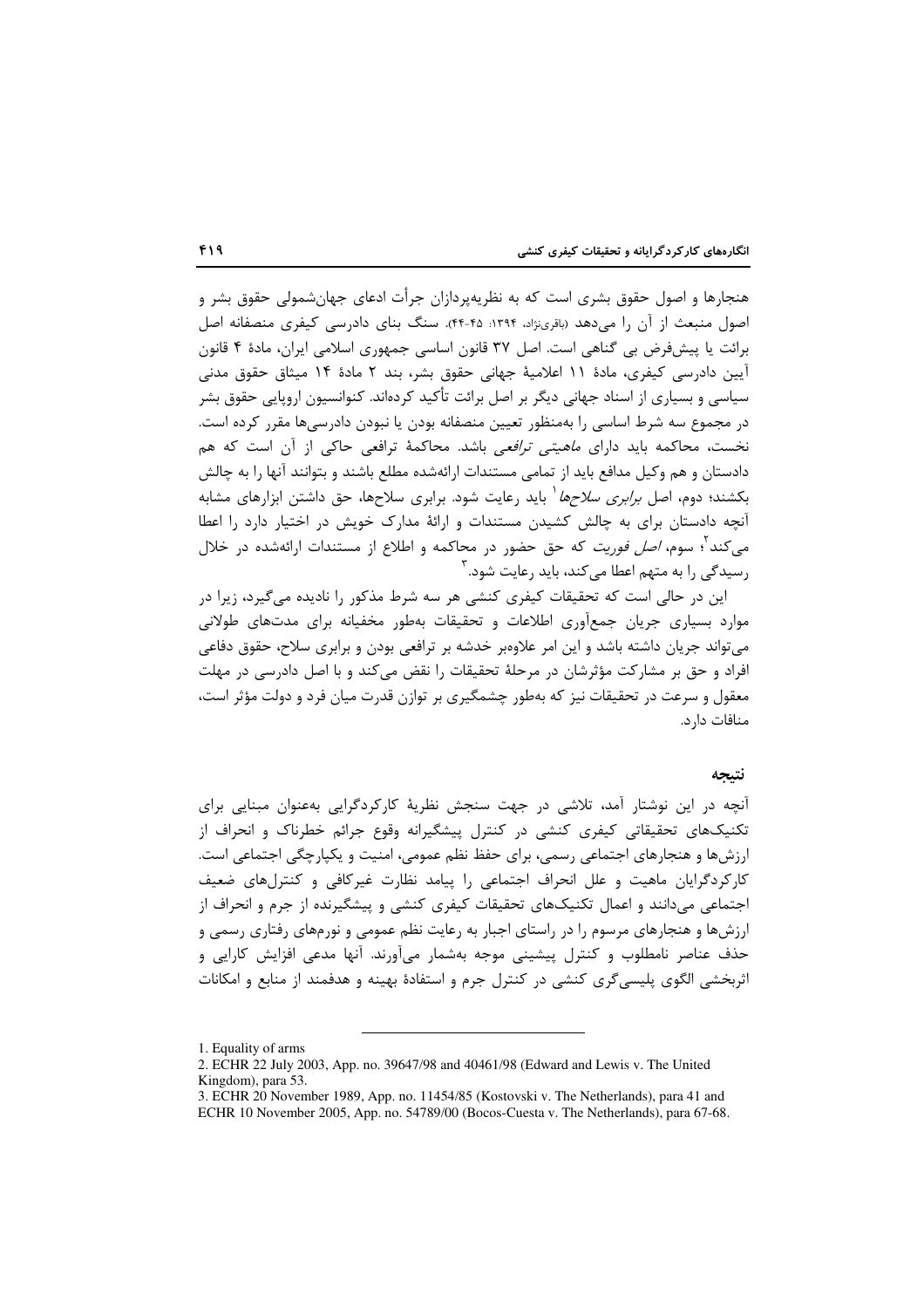*مطالعات حقاق کیف<mark>وگر و ج</mark>م شنگ* دوره ۴۸، شماره ۲، پاییز و زمستان ۱۳۹۷

محدودند و اعمال این پارادایم را موجب افزایش رضایت شغلی مأموران پلیس و خشنودی بزەدىدگان مى دانند.

 $rr.$ 

در روند موجود تحقیقات کیفری کنشی، تمامی افراد و شهروندان بدون هیچگونه اتهام و حتی ظن معقول و متعارفی در معرض نظارت، پایش و تحقیقات سیستماتیک برای یافتن نشانههای جرم قرار دارند؛ و منفعت پیشگیری بر منفعت حمایت و حفاظت قانونی در برابر مداخلات خودسرانه و مستبدانه در حق حریم خصوصی و مصونیت حقوق و آزادیهای فردی و تضمینهای دادرسی کیفری شهروندان ارجحیت یافته است. با شنود، رهگیری و نظارت سیستماتیک در عصر اینترنت و تلفنهای هوشمند، کاهش جرم و بینظمی با الگوی ناتوانسازی هدفمند کار سختی نیست و شاید بتوان گفت با به چهار میخ کشیدن اطلاعاتی شهروندان دیگر نیاز به پلیس علمی هم نباشد، زیرا دانستههای پلیس در مورد شهروندان، از خودشان بیشتر و پیش بینی و پیشگیری از گرایشها و رفتارهای نامطلوب سخت نخواهد بود. لیکن با توجه به نفی آزادی ارادهٔ انسان، حقوق و آزادیهای فردی از سویی و کل گرایی افراطی، خیالپردازانه و عدم پویایی انگارههای کارکردگرایانه از سوی دیگر، حتی اگر تحقیقات کنشی با نظارت فراگیر و دادهکاوی عمیق ٰ، سبب افزایش کارایی و کارامدی پلیس شود، آثار منفی فراوان و جبراننایذیری در تضییع حقوق شهروندان و دستاوردهای حقوق بشری دارد که بهرغم ادعاهایش در حفظ یکپارچگی اجتماعی به گسست و واگرایی اجتماعی مے انجامد.

گزارههای پکسویهٔ کارکردگرایانه با نادیده گرفتن تضاد و ستیز نیروها در بستر اجتماع و کارکرد مثبت آن در تحول و پیشرفت جوامع، بهرغم تشخیص نقش همنوایی با انتظارات هنجاری در ثبات نظم موجود، بەسبب تأكيد بيش|زحد بر وفاق و همنوايي كامل افراد توجيەگر سوءاستفادۀ قدرتها از زور، خشونت و استفادهٔ ابزاری از ظرفیتهای آیین دادرسی کیفری در تحقیقات کنشی است. مدافعان تحقيقات كيفري كنشي تلاش مي كنند تكنيكها و تدابير اين تحقيقات را از قالب مداخله و خشونت بلاوجه بیرون آورند، آن را دارای توجیه اخلاقی و استثنایی بر خشونت جلوه دهند. استثنائاتی که هر روز بر دایرهٔ آنها افزوده می شود و از اصول حقوق کیفری چون اصل برائت، حاکمیت قانون، دادرسی منصفانه و… جز نامی و پوستهای درون تهی باقی نمیگذارد.

انگارههای کارکردگرایانه در حالی از درک اهمیت عاملیت اخلاقی انسان و حمایت از فضای خودآیینی، بنای هویت شخصی، خلاقیت و بیان خود سر باز میزنند که حتی در فرضی که همهٔ نهادهای جامعهپذیری صحیح و کامل عمل کنند، تضمین جامعهپذیری همهٔ اعضای جامعه یا توقع همنوایی از افراد جامعهپذیر در همه حال فرضی محال است. هرچند وفاق همگانی در برخی ارزشها و هنجارهای مهم وجود داشته باشد، توافق در داوریهای ارزشی جزئی و هنجارهای خاص نه ضروری است و نه ممکن. حتی اگر کنترل جرم و انحراف نیز از این طریق تحقق پابد، وفاق اجتماعی از این طریق محقق نمیشود. برای عضویت در یک گروه باید احساس تکلیف کنیم نه عقل تکلیف. در این مفهوم، عاطفه، تعلق خاطر و دلبستگی افراد به یک گروه عضویت ایشان در آن

<sup>1.</sup> Mass Surveillance and Big data data mining.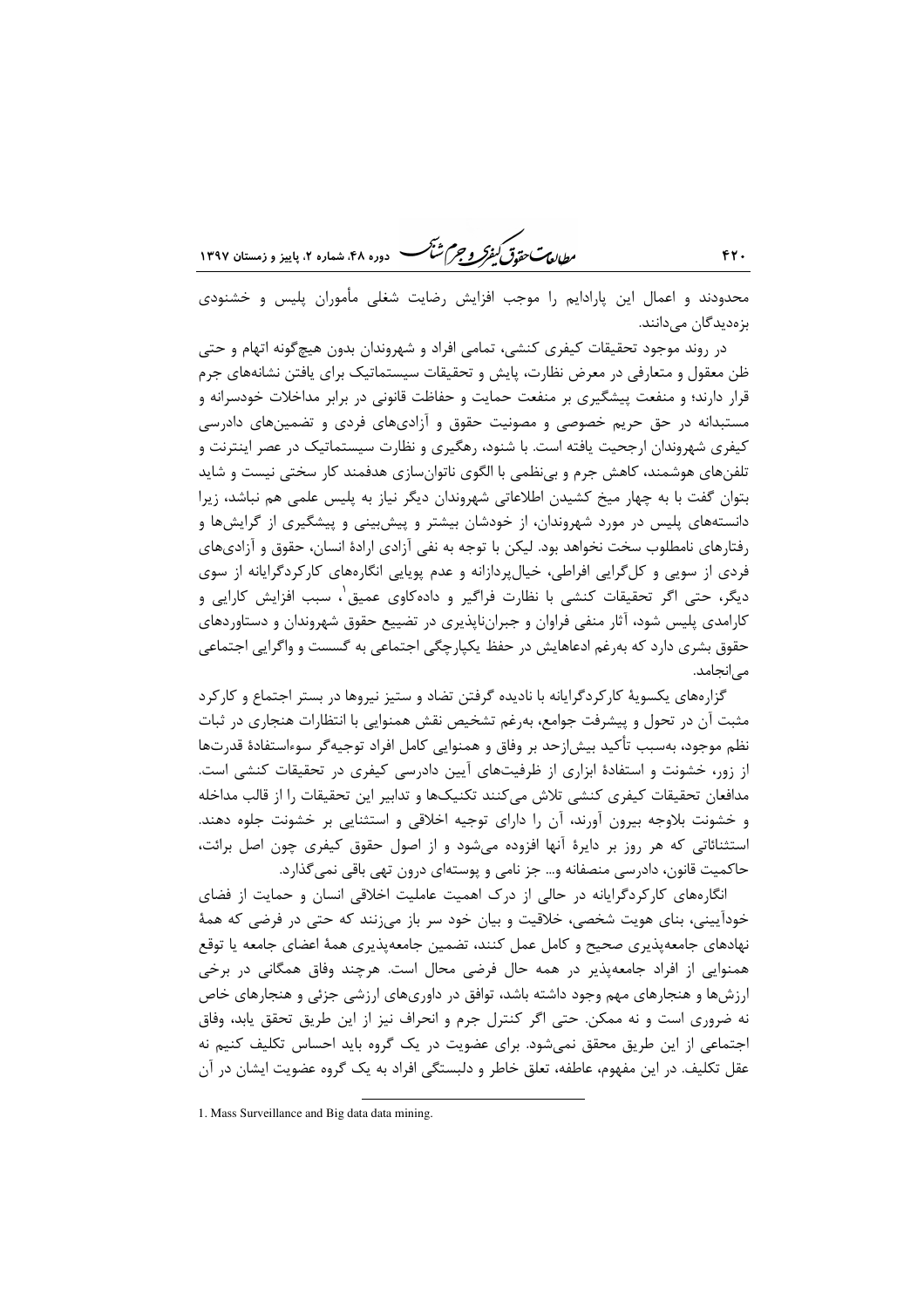گروه را معنا میدهد. این رکن، گروه را هویت و تداوم می بخشد نه اجبار و الزام بیرونی در همنوایی و ايجاد ترس عقلاني از عواقب عدم پذيرش آن.

بهواقع آنچه سبب اضمحلال جامعه و «ما» می شود، فقدان حداقل نوعی همدلی، احساس وابستگی و علاقه به گروه است. در غیر این صورت «ما» نوعی تجمع اجباری است که با برداشته شدن اجبار و فشار از هم میگسلد. از همین رو، برقراری نظمی اجباری، عقلانی، سرد و خشن، توأم با جاسوسی و نقض حقوق شهروندان، حافظ نظام اجتماع نه بلکه ازبینبرندهٔ آن است. تکنیکهای تحقیقات کیفری کنشی با محوریت پیشگیری، برتری جایگاه اطلاعاتی، فروکاهش استاندارد آغاز تحقیقات از سوءظن معقول و متعارف به نشانههای جرم یا منافع تحقیقات، گرتهبرداری از روشهای سرویسهای اطلاعاتی و … به لحاظ آسیبشناسانه پرکنترل|ند و اصول حقوق کیفری، تضمینهای دادرسی منصفانه چون برابری سلاح، حقوق دفاعی مظنون و متهم، حقوق فردی چون حق بر حريم خصوصي، خودآييني و حق بر خطا كردن افراد را نقض مي كنند و در حقيقت بسيار فراتر از کنترل جرم و ناامنی، ابزاری در جهت کنترل افراد و جمعیتهای نامطلوب (مانند اقلیتهای قومی، نژادی و مذهبی، رقبای سیاسی و دگراندیشان) قدرتها هستند.

## منابع

## الف) فارسى

۱. آقابابایی، حسین (۱۳۹۰). «*امنیت، آزادی شخصی و مدیریت خطر جرایم امنیتی»*، در یادنامهٔ شادروان دکتر رضا نوربها ضمیمه مجلة تحقيقات حقوقي، ش ۵۶، ص ۱۱۲-۷۵. ۲. احمدی، حبیب (۱۳۸۴). *جامعهشناسی انحرافات*، چ اول، تهران: سمت. ۳. اسکید مور، ویلیام (۱۳۸۵). *تفکر نظری در جامعهشناسی*، جمعی از مترجمان، چ اول، قم: نشر پژوهشگاه علوم و فرهنگ اسلامی. ۴. باقری نژاد، زینب (۱۳۹۴). *اصول آیین دادرسی کیفری*، چ اول، تهران: خرسندی. ۵. پرادل، ژان؛ کورستنز، گئرت؛ فرملن، گرت (۱۳۹۳). ح*قوق کیفری شورای اروپا*، ترجمهٔ محمد آشوری، چ اول، تهران: خرسندی. ۶. تدین، عباس (۱۳۹۵). *تحصیل دلیل در آیین دادرسی کیفری*، چ سوم، تهران: میزان. ۷. توسلی، غلامعباس (۱۳۸۶). *نظریههای جامعهشناسی،* چ سیزدهم، تهران: سمت. ٨. چلبی، مسعود (١٣٨٢). *جامعهشناسی نظم: تشریح و تحلیل نظریهٔ نظم اجتماعی*، چ دوم، تهران: نشر نی. ۹. ريتزر، جورج (۱۳۸۲). *نظريههاي جامعهشناسي در دوران معاصر*، ترجمهٔ محسن ثلاثي، چ هفتم، تهران: نشر علمي. ۱۰. راسخ، محمد (۱۳۹۲). آزادی چون ارزش در حق و مصلحت (مقالاتی در فلسفهٔ حقوق، فلسفهٔ حق و فلسفهٔ ارزش)، ج ۱، چ پنجم، تهران: طرح نو. ١١. غلامي، نبي|له؛ مؤذن;إدگان، حسنعلي؛ حيدري، الهام (١٣٩۵). «رويكرد فعالانه در فرايند تحقيقات مقدماتي مباني جلومها با نگرشی تطبیقی در حقوق ایران فرانسه و آمریکا»، *مجلهٔ دانش انتظامی*، ش ۷۳، ص ۵۲-۳۵. ۱۲. فرانکوآس، کاتیا (۱۳۹۰). *جهانیسازی و جرم،* ترجمهٔ یوسف بابایی و اصلی عباسی، چ اول، تهران: مجد. ۱۳. فصیحی، امان الله (۱۳۸۹). «بررسی کارآمدی نظریهٔ کارکردگرایی»، *معرفت فرهنگی اجتماعی*، ش ۲، ص ۱۳۱-۱۰۹. ۱۴. گیدنز، آنتونی (۱۳۸۷). *جامعهشناسی،* ترجمهٔ منوچهر صبوری، چ بیستودوم، تهران: نشر نی. ۱۵. لويز، خوزه، اسكات، جان (۱۳۸۵). *ساخت اجتماعي*، ترجمهٔ حسين قاضي، چ اول، تهران: نشر ني. ۱۶. منصور آبادی، عباس؛ فروغی، فضل|لله (۱۳۹۵). *آ یین دادرسی کیفری1،* چ اول، تهران: میزان.

۱۷. نوبهار، رحیم (۱۳۸۷). *حمایت حقوق کیفری از حوزههای عمومی و خصوصی*، چ اول، تهران: جنگل.

١٨. وكس، ريموند (١٣٨٩). *فلسفة حقوق*، ترجمة باقر انصارى، چ اول، تهران: جنگل.